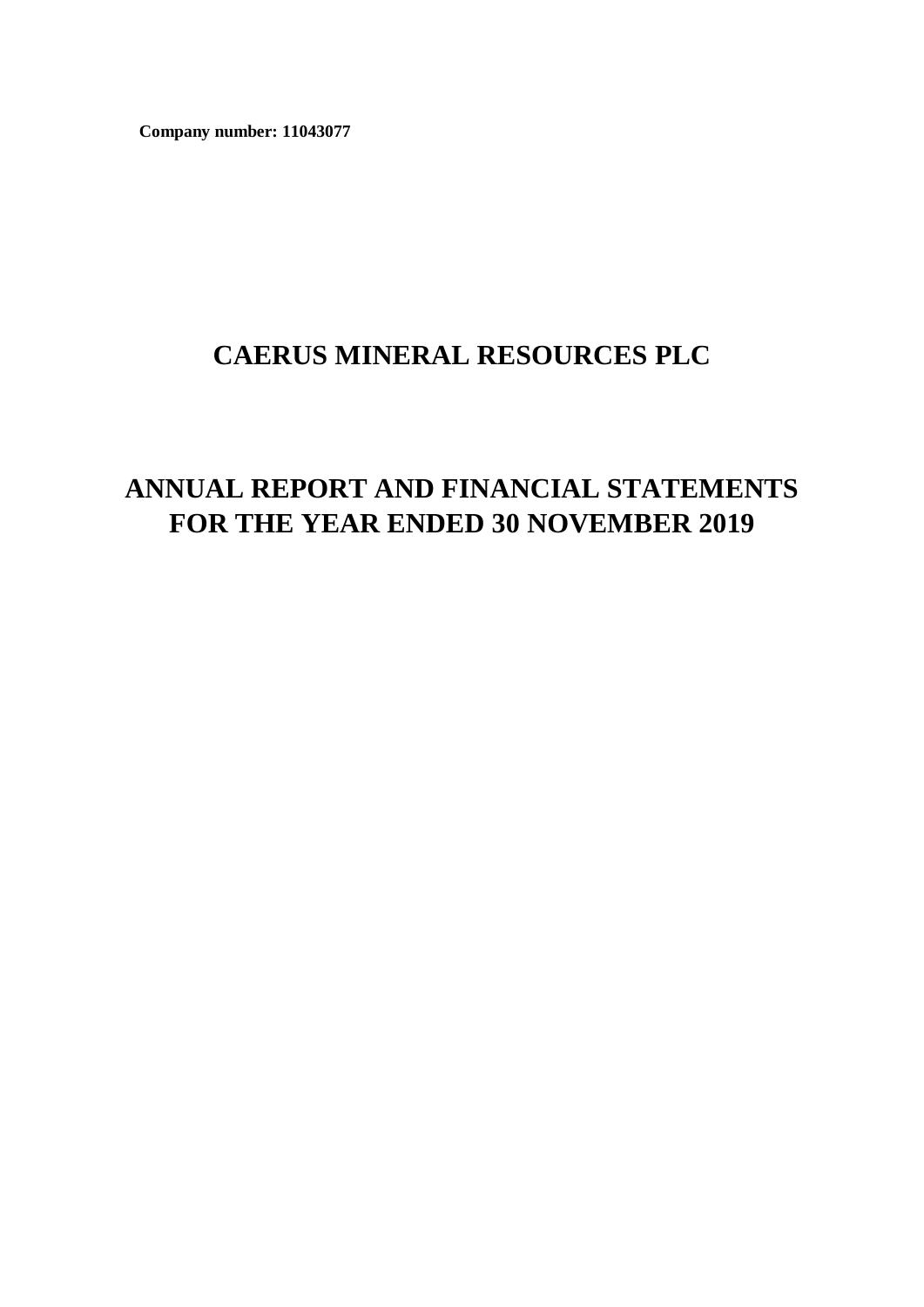# **CAERUS MINERAL RESOURCES PLC**

# **Contents**

| Company Information                      | 3              |
|------------------------------------------|----------------|
| Strategic Report of the Directors        | $\overline{4}$ |
| Report of the Directors                  | 9              |
| <b>Independent Auditors Report</b>       | 11             |
| <b>Statement of Financial Position</b>   | 13             |
| <b>Statement of Comprehensive Income</b> | 14             |
| <b>Statement of Changes in Equity</b>    | 15             |
| <b>Statement of Cash Flows</b>           | 16             |
| Notes to the Financial Statements        | 17             |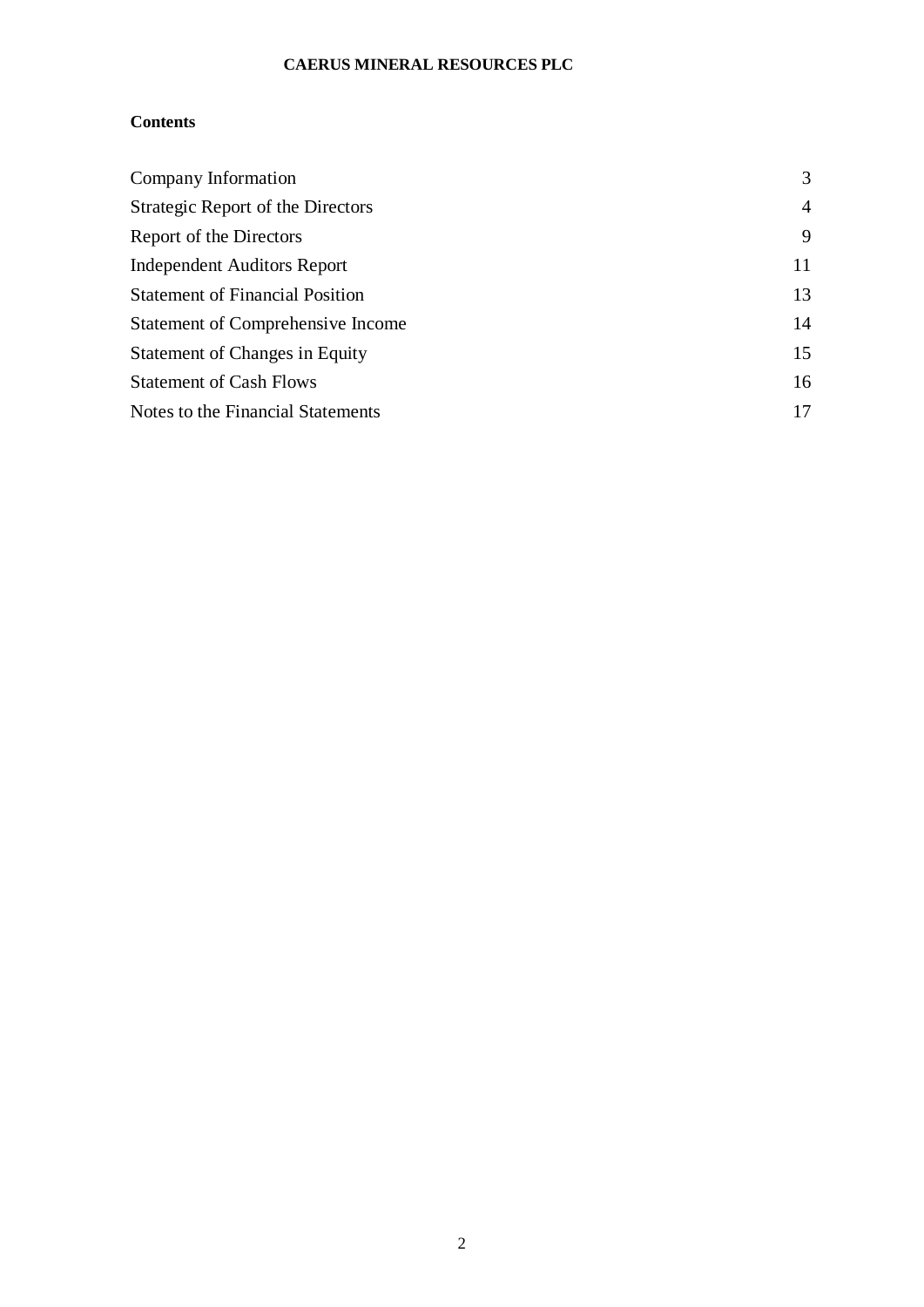<span id="page-2-0"></span>

| <b>Company Information</b>                        |                                                                                                                                       |
|---------------------------------------------------|---------------------------------------------------------------------------------------------------------------------------------------|
| <b>Directors</b>                                  | Martyn John Churchouse<br>Professor Michael Stephen Johnson<br><b>Harold Andrew Daniels</b>                                           |
| <b>Company Secretary</b>                          | Dominic Traynor                                                                                                                       |
| <b>Registered Office</b><br><b>Company Number</b> | <b>Salisbury House</b><br>London Wall<br>London<br>EC2M 5PS<br>11043077                                                               |
| <b>Independent Auditors</b>                       | PKF Littlejohn LLP<br><b>Chartered Accountants and Registered Auditor</b><br>15 Westferry Circus<br>Canary Wharf<br>London<br>E14 4HD |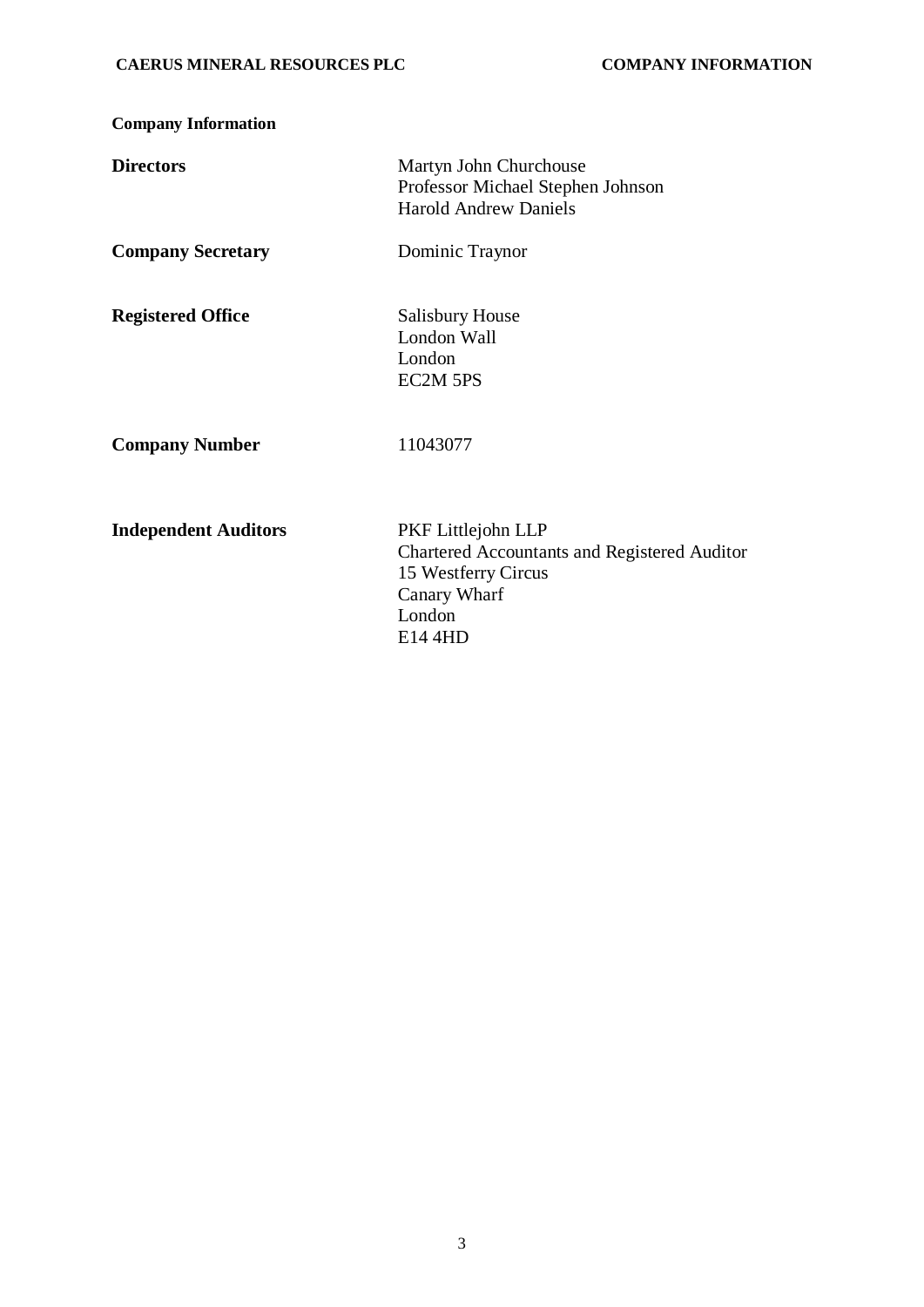#### <span id="page-3-0"></span>**Strategic Report of the Directors**

The directors present their Strategic Report on the Company for the year ended 30 November 2019. Comparative figures are for the period from incorporation on 1 November 2017 to 30 November 2018.

#### **Operational Review and Principal Activity**

Caerus Mineral Resources ("Caerus" or "CMR" or the "Company" was incorporated for the purpose of acquiring a company, business or asset that has operations in the mining or industrial sectors with the intention of developing and expanding the operations. On 23 October 2018, the Company conditionally agreed to acquire New Cyprus Copper P.A. Limited (NCC). NCC's principal activity is the exploration for, and development of, mineral resources in Cyprus. The Share Purchase Agreement for this acquisition was signed on the 23<sup>rd</sup> July 2020.

Funding, sufficient to maintain the Company and its exploration programme for a period of not less than 18 months will come from an Initial Public Offering with a target fundraise of minimum £1,125,000 to be completed by the Company simultaneously with admission to a recognised stock exchange. In addition to this funding, the Company has also secured the financial backing of a cornerstone investor, EV Metals Group plc (EVM), a company focussed on the production of high purity chemicals containing nickel, cobalt, manganese and other metals (including copper) required for rechargeable batteries for electric vehicles and energy storage facilities in high growth markets. As the cornerstone investor, EVM has committed to an investment of not less than £1,000,000.

The Company has commissioned an independent technical report from Rocklore Exploration Services Limited, produced in accordance with the accepted principles of the NI 43-101 code.

Cyprus is an island located in the eastern part of the Mediterranean Sea with closest neighbours Turkey. The portfolio of permits held by NCC in Cyprus is divided into four project areas: Kalavasos, Vrechia, Kambia, and Black Pine. All Project areas have evidence of historical exploration and mining. All permits have good access via surfaced and unsurfaced routes. The Kalavasos Project area includes several abandoned mines, associated waste dumps and exposed gossans. Widespread ancient mine workings and slag dumps remain from the pre-Roman era of exploitation. In many cases, strong gossanous alternation at surface was targeted for gold and silver.

The Vrechia Project area includes the historic Mala pyrite mine and several known prospects. The area is characterised by the contact between the volcanic and sedimentary units along the southern flank of the Troodos Ophiolite Complex. Numerous volcanic vents have been mapped in the area and are considered to be prospective for Volcanic-Hosted Massive Sulphide systems ("VHMS"). The area is cut by numerous northwest-southeast-trending faults, which may be important for hydrothermal fluid flow and resultant deposition of potentially metal-rich fluids.

The Kambia Prospect area comprises two Prospecting Permits in the north eastern part of the Troodos Ophiolite. There has been extensive mining in the area, with five abandoned mines within the general project area. Granted Licence EA4649 covers the North Mathiatas mine where 2.1 Mt of pyrite ore at 0.2 % Cu was reportedly mined. There are also reports that between 1936 and 1938, 26,691 oz of Au and 154,719 oz of Ag were recovered from near-surface mining at North Mathiatas and nearby South Mathiatas mines. There are significant dumps at North Mathiatas and other sites of prospectivity.

The Black Pine Project comprises five Prospecting Permits across a geological setting that CMR considers prospective for massive sulphide and Cu+Ni+Co mineralisation. Evidence of ancient mining is present in the form of workings, dumps and slags. Slags have been dated to the Bronze Age (2400-1200 BC) and a number of archaeological sites around the island have been linked with the unique arsenic signature of the Black Pine ores present at Pevkos and Laxia tou Mavrou. Several phases of historical work have led to recent drilling at two sites.

The Company and NCC propose an exploration work programme for the NCC Portfolio targeting low-cost and de-risked redevelopment and Cu-Au production from former mines hosting significant residual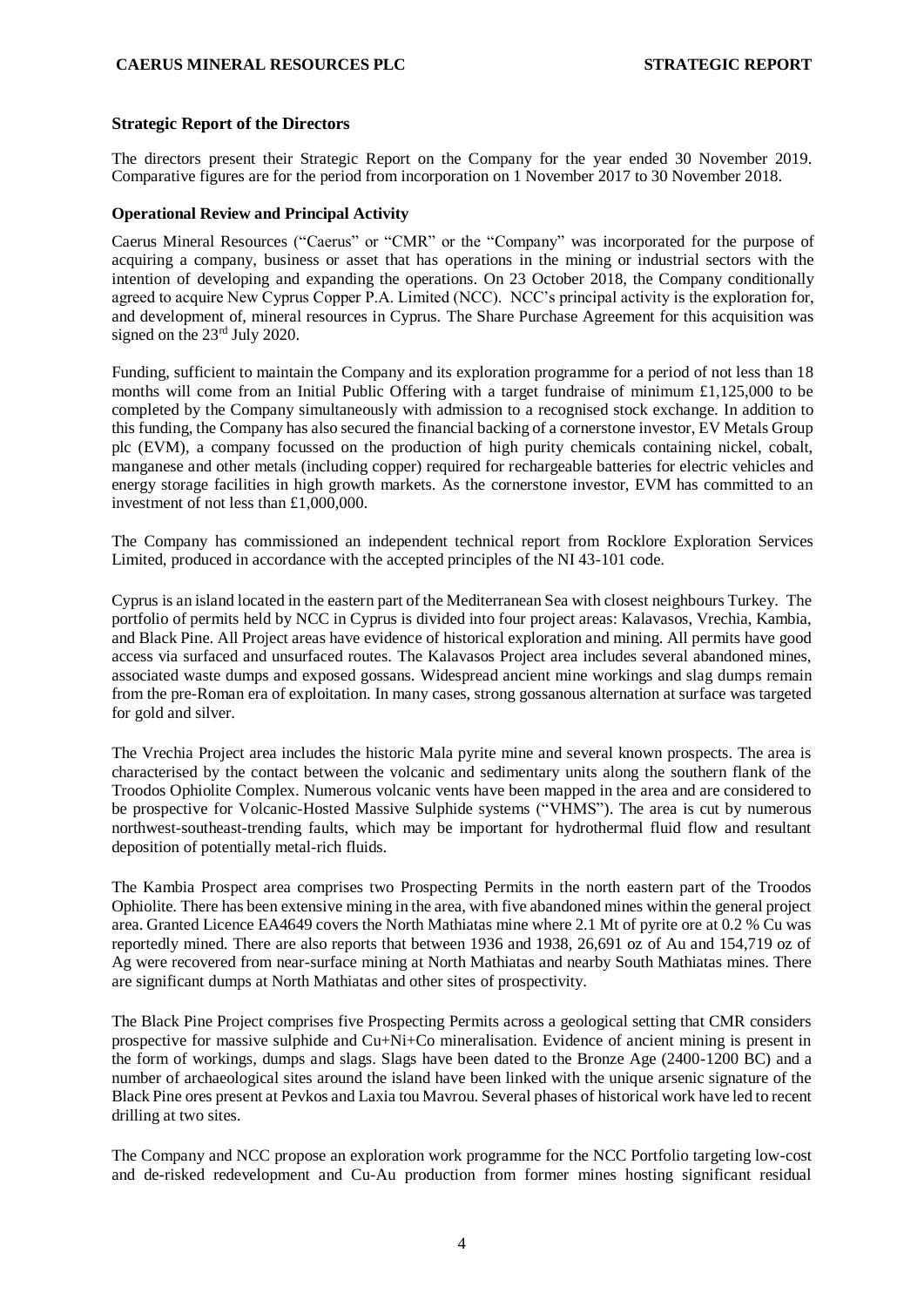#### **CAERUS MINERAL RESOURCES PLC STRATEGIC REPORT**

mineralisation prematurely shutdown, together with multiple extensions to mineralisation and new targets to develop a Mineral Resource of between 30Mt and 50Mt at cut off grades of 1.5% Cu and 1g/t Au.

The Company has identified a number of different target types within the Kalavasos Project:

- **Remnant Resources:** A review of historic production data indicates that remnant resources may exist at a number of the former mine sites. The Company will undertake a detailed data review and digitisation programme culminating in the generation of a permit-wide 3D model of the deposits known to exist within the Kalavasos Project.
- **Oxide Mineralisation:** There is evidence of oxide mineralisation that was either ignored or stockpiled as waste by former operators on the basis that oxide ore was not conducive to good recoveries in the flotation plants that were operated for the high-grade underground ore. Oxide mineralisation will be assessed for its suitability to heap, dump or tank leaching to recover copper.
- **Extensions to Mineralisation:** The Company will test for extensions to known mineralisation both along strike and down-dip. This process will be aided by airborne geophysical survey results and the 3D modelling which is expected to provide evidence or indications of strike and dip extensions to the known ore bodies.
- · **New Generated Targets:** Exploration techniques have improved since the last detailed exploration took place at Kalavasos over 40 years ago. The Company plans to use the large volume of historic data to generate a 3D model of mineralisation within the project to underpin airborne VTEM surveys. Detailed geological mapping and sampling will then be employed to identify new targets for follow-up.
- **Dump Assessment and Reclamation:** Mineral processing efficiencies and techniques, operating costs and metal prices are some of the inputs that have changed to influence the economics of reprocessing low-grade ore. Mineralisation that did not meet the required run of mine grade for flotation was either stockpiled or placed on waste dumps. The Company will re-evaluate this waste material to determine tonnage and grade and thereafter undertake economic assessment to determine the viability of reprocessing material.

Proposed exploration for the Vrechia Project includes:

- **Mine** Airborne geophysics will underpin a sampling programme to test the strike extension defined by a geobotanical anomaly. Evidence of mineralisation will be tested by a drill programme with a view to establishing an expanded resource that will include the tonnage provisionally defined by the 2014 drill programme.
- **Dump** A systematic sampling and short hole drill programme will test both pyrite and tailings dumps for both residual copper and gold mineralisation. Metallurgical test work in conjunction with a preliminary resource estimate (based on the drill results) will determine whether a preliminary economic assessment is warranted.

Proposed exploration for the Kambia Project includes:

- · A detailed review of historic data including the building of a 3D model of the former high-grade massive pyrite lens to determine the balance of high-grade ore remaining in the ground together with the lowgrade stockwork-type Cu-Au mineralisation evident in a review of the database. If a mineralised stockwork body can be broadly delineated it will be subject to assessment including infill drilling to establish a Mineral Resource for development subject to feasibility.
- There is scope for the recovery of copper from dumps resulting from previous mining activity which are located around the eastern side of the open pit. Exploration will comprise detailed sampling and drilling of the dumps in parallel with metallurgical test work to generate an initial resource estimate prior to commencing a PEA.

The massive pyrite deposits in Cyprus are hosted in the volcanic part of the Troodos Ophiolite and are classified as volcanic-hosted massive sulphide (VHMS) deposits. The majority of these VHMS deposits are hosted either at the base of, or within, the Upper Pillowed Lavas, a specific volcanic unit erupting towards the end of each volcanic cycle. The grade and size of the Cyprus deposits are variable, but in general, they have low to moderate abundances of copper (<2.5 % Cu). Nevertheless, some deposits report much higher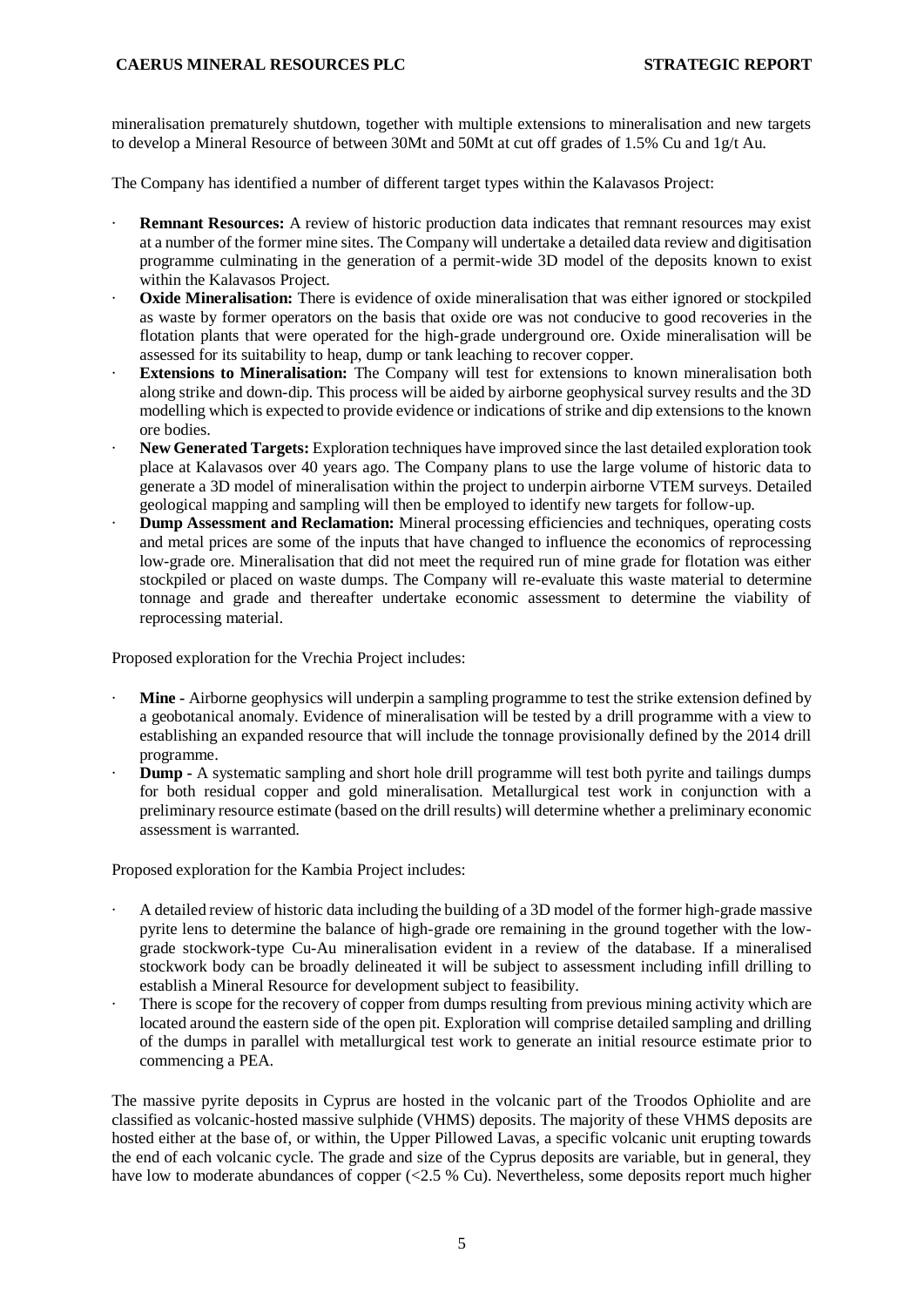grades, such as at Mavrovouni, where >16 Mt was mined at ca. 4.5 % Cu. Cyprus VHMS deposits also contain appreciable amounts of zinc.

The largest known deposit in Cyprus is Mavrovouni where 16.5 Mt at approximately 4.5% Cu was extracted between 1929 and 1974.

Copper mining in Cyprus was significantly disrupted and essentially curtailed in the 1970s after Cyprus was partitioned following the Turkish invasion. This was further compounded by adverse changes to global supply and demand in the copper market. However, for an area that has been so productive and that offers such prospectivity the paucity of modern exploration and investment is startling.

In addition to copper, many of the deposits host appreciable primary gold. Indeed, the weathered zones above many deposits are enriched in gold and silver.

The primary pyrite ores now offer economic viability with the addition of widespread gold. Additionally, zinc, whilst not considered historically, may today make a reasonable addition to resources.

The Directors believe that the Company should be well placed to compete against other market participants in the mining exploration, production and industrial sectors on the basis of the following competitive advantages:

a) the Directors have wide-ranging experience working for and/or advising businesses operating within the natural resources sector;

b) Cyprus is a politically stable and legally sophisticated member of the European Union with a wellestablished mining code and a very long history of mining copper;

c) a well-established infrastructure exists within the close proximity to the Licence Areas.

The Board, which comprises individuals who have a number of years of experience in a range of various fields of expertise that will provide a sound foundation for the future development of the Company, is responsible for the Company's business strategy and its overall supervision, including the identification and assessment of acquisition opportunities, the approval, structuring and execution of acquisitions and determination and execution of strategy for the acquired companies, businesses or assets. The Board has considerable experience in identifying acquisition targets and in executing such transactions.

#### **Financial review**

#### **Loss for the year**

The loss for the year before taxation amounted to £390,041 (prior period loss of £192,716).

This loss arose from administrative, audit and legal costs associated with the proposed Initial Public Offering and the execution of documentation and agreements to secure the rights to mineral properties in the Republic of Cyprus together with the costs associated with high-level due diligence and geological reconnaissance in Cyprus over the specific assets and licences targeted by the Company.

#### **Key Performance Indicators**

With the recent acquisition of NCC, has the Company introduced appropriate financial, operational, health, safety, and environmental KPIs that will be reported upon as a matter of course. These KPI's will also assist with the evaluation of any future investment opportunities.

Cash used in operations totalled £177,836 (prior period £116,330).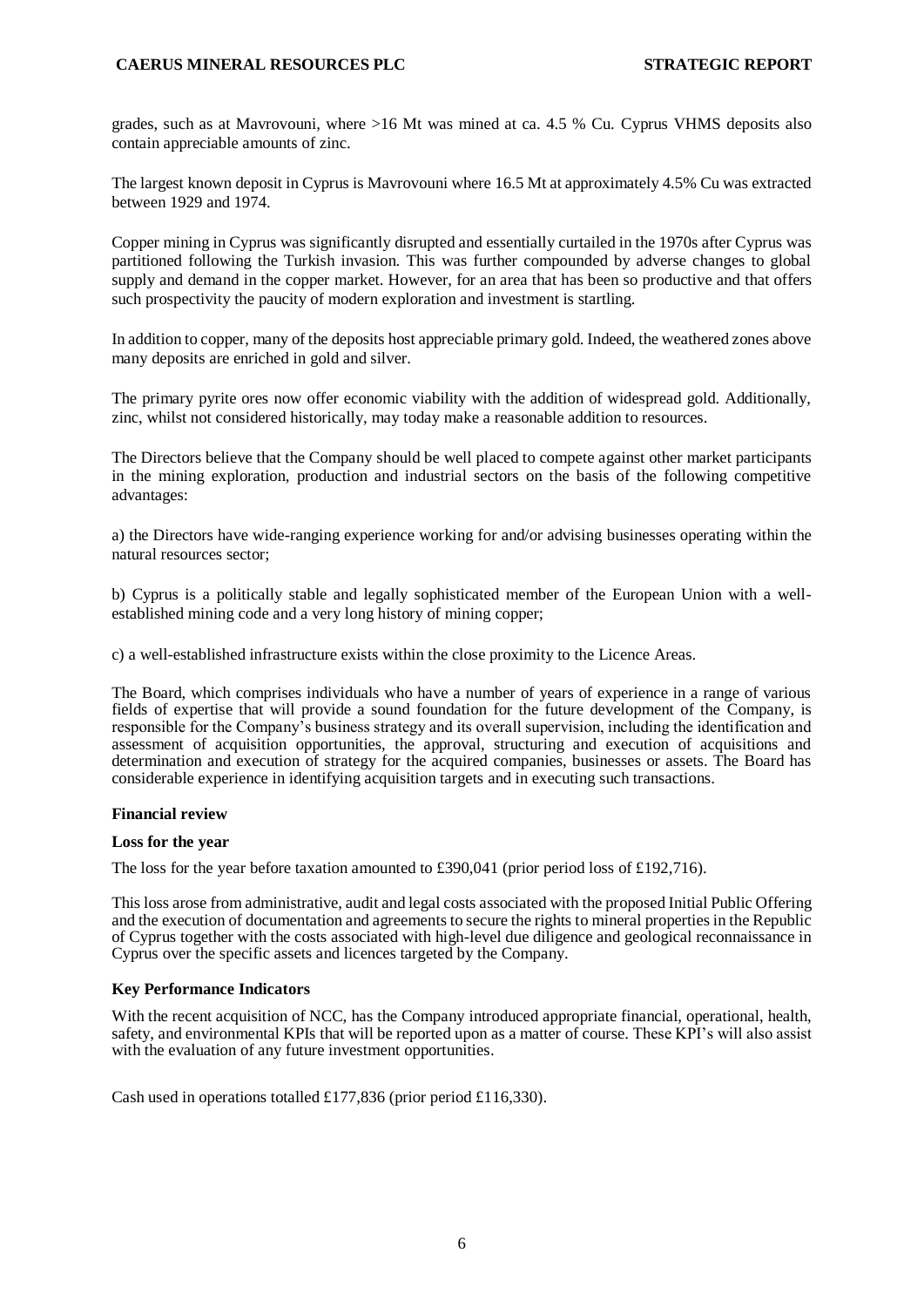#### **CAERUS MINERAL RESOURCES PLC STRATEGIC REPORT**

#### **Future developments and Position of the Company's Business at the Year End**

See above in the operational review for details of the current and future fundraising and acquistions.

#### *Environmental matters*

The Board contains personnel with a good history of running businesses that have been compliant with all relevant laws and regulations and there have been no instances of non- compliance in respect environmental matters. More detail will be disclosed in the future annual reports once the Company completes an acquisition.

#### *Employee information*

Apart from the Directors there are currently no employees of the Company.

#### **Principal Risks and Uncertainties**

The principle risks and uncertainties lie in the recent investment in NCC and future investment opportunities being available to the Company. The nature of the natural resource sector means that returns are uncertain as resources many be unviable to extract. The Directors also consider the key risk for the Company to be the maintenance of its reserves of cash and cash equivalents to continue to fund this recent acquistion.

The Company operates in an uncertain environment and is subject to a number of risk factors. The Directors consider the following risk factors are of particular relevance to the Company's activities and to any investment in the Company. It should be noted that the list is not exhaustive and that other risk factors not presently known or currently deemed immaterial may apply.

#### The risk factors are summarised below:

#### *Risks relating to the purchase of NCC and its' assets*

Whilst the Directors are of the opinion that following lengthy due diligence and the subsequent purchase of NCC and its licences that the assets represent a suitable first acquisition for the Company, it is recognised that there is no assurance that the Company's purchase will result in the successful development of mineral resources and value to shareholders.

#### *Environmental and other regulatory requirements*

The event of a breach with any environmental or regulatory requirements may give rise to reputational, financial or other sanctions against the Company, and therefore the Board considers these risks seriously and designs, maintains and reviews its policies and processes so as to mitigate or avoid these risks. Whilst the Board has a good record of compliance, there is no assurance that the Company's activities will always be compliant.

#### *Financing*

The Board acknowledges that financing could depend upon the Company's ability to obtain financing primarily through a further raising of new equity capital. The Company's ability to raise further funds may be affected by the success of its acquired investments. The Company may not be successful in procuring the requisite funds on terms which are acceptable to it (or at all) and, if such funding is unavailable, the Company may be required to reduce the scope of its intended work program in its subsidiary. Further, Shareholders' holdings of Ordinary Shares may be materially diluted if debt financing is not available.

#### *Brexit*

The Company does not foresee any material issues with Brexit at this stage and indeed would not look to conclude any transaction where the possibility of a detrimental effect caused by Brexit would be likely. There may be issues raising funds from investors in the short term now that Article 50 has been triggered by the UK Government however investor markets in the UK have continued to be strong and it is too early to say if there will be any direct impact. The Directors continue to monitor events and as the Directors receive more information from the Government and the EU they will assess the impact to the Company and take appropriate steps as required.

#### *Market Conditions*

Market conditions, including general economic conditions and their effect on exchange rates, interest rates and inflations rates, may impact the ultimate value of the Company regardless of its operating performance. The Company also faces competition from other organisations, some of which may have greater resources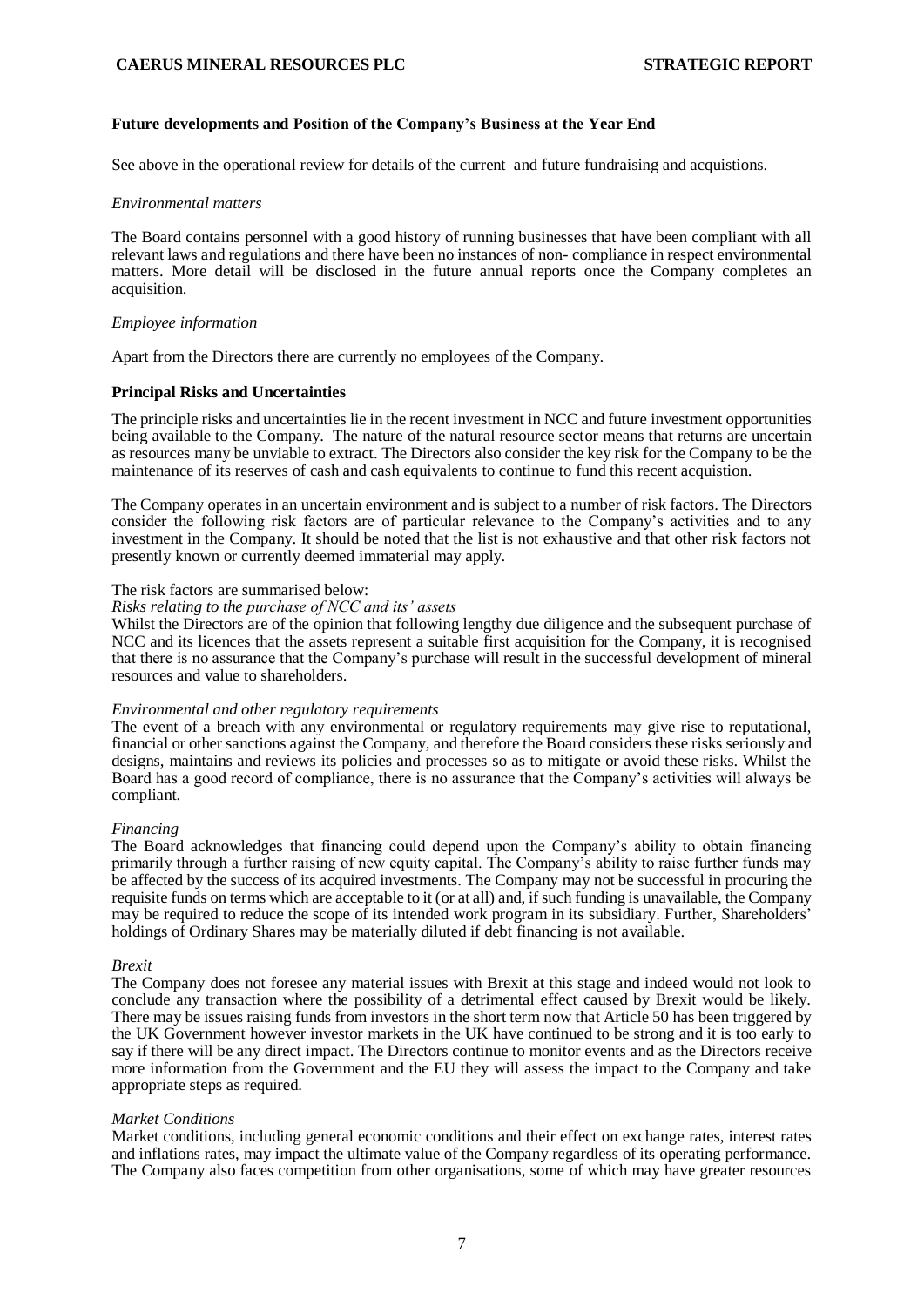#### **CAERUS MINERAL RESOURCES PLC STRATEGIC REPORT**

or be more established in a particular territory. The Board considers and reviews all market conditions to try and mitigate any risks that may arise from these.

#### *Covid 19*

The recent outbreak of COVID-19 (commonly referred to as coronavirus) which first occurred in Wuhan City, China and has subsequently spread to many countries throughout the world, including the UK, the USA, mainland Europe and the Asia-Pacific region, has begun to negatively impact economic conditions globally and there are concerns for a prolonged tightening of global financial conditions. The COVID-19 outbreak could result in a more widespread public health crisis than that observed during the SARS epidemic of 2002-2003. This may in turn, result in protracted volatility in international markets and/or result in a global recession as a consequence of disruptions to travel and retail segments, tourism, and manufacturing supply chains. In particular, in March 2020 the COVID-19 outbreak caused stock markets worldwide to lose significant value and impacted economic activity worldwide. Although the Company is taking measures to mitigate the broader public health risks associated with COVID-19 to its business and employees, including through self-isolation of employees where possible in line with the recommendations of relevant health authorities, the full extent of the COVID-19 outbreak and the adverse impact this may have on the Company is unknown.

In addition, COVID-19 may impact the Company's ability to identify potential acquisition targets or if such targets are identified may impact the Company's ability to raise funding or negotiate satisfactory acquisition terms.

#### **Financial Risk Management**

Details of the Company's financial risk management policies are set out in Note 16 to the financial statements.

This report was approved by the Board on 18 November 2020 and signed on its behalf by:

**M J Churchouse Director**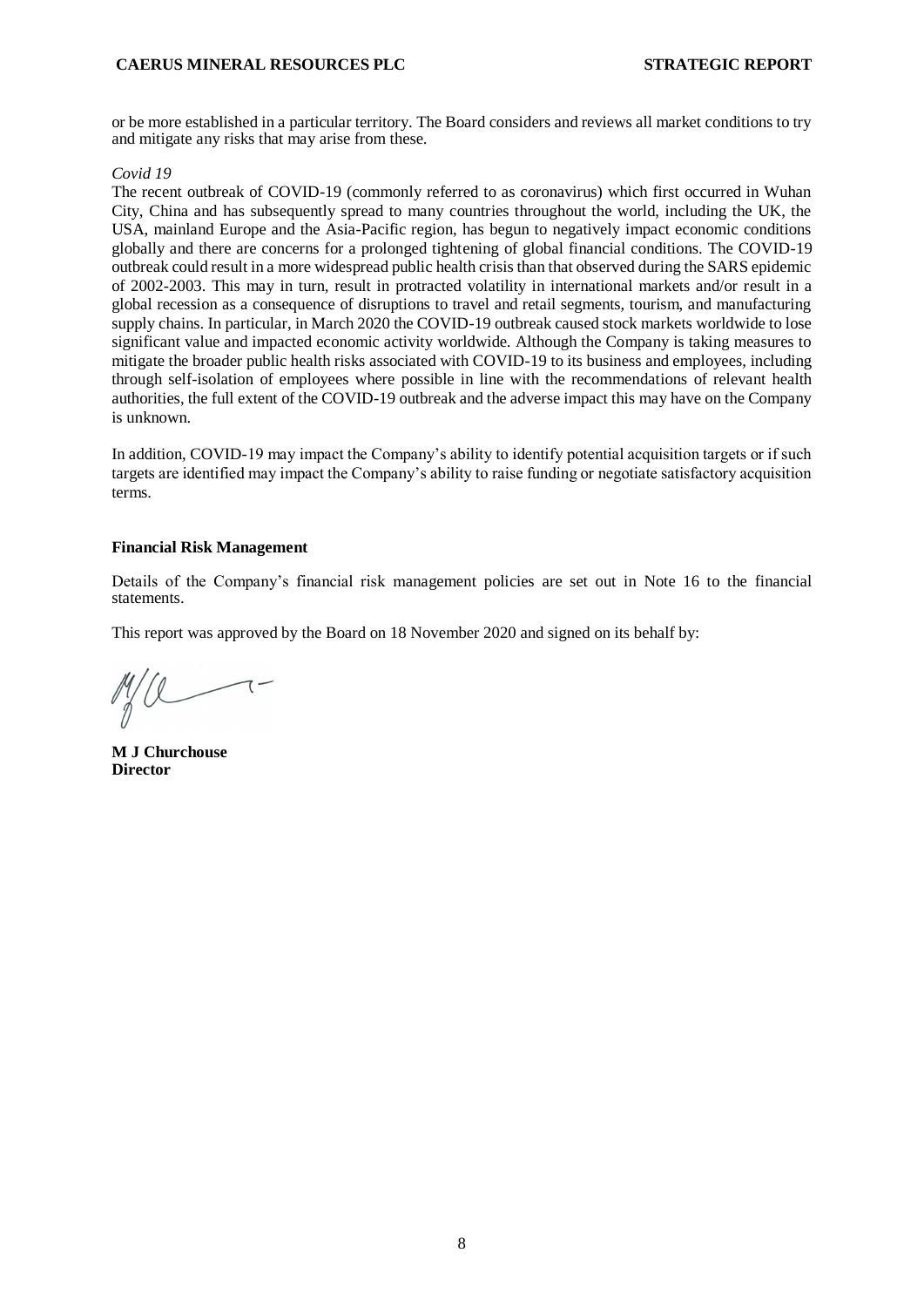#### <span id="page-8-0"></span>**Report of the Directors**

The Directors present their report, together with audited financial statements for the year ended 30 November 2019 (with comparative figures for the thirteen month period ended 30 November 2018).

Caerus Mineral Resources plc ("the Company") is incorporated and domiciled in England and Wales, with Registered Number 11043077, under the Companies Act 2006. The Company was incorporated on 1 November 2017 under the name Leopard Mineral Investments Limited as a private limited company and subsequently re-registered as a public limited company on 9 January 2018; and changed its name to Caerus Mineral Resources plc on 18 September 2018.

The Company's registered office is at Salisbury House, London Wall, London, England, EC2M 5PS.

#### **Principal Activities**

The Company's principal activity at the year end was that of a 'cash shell' actively seeking an investment. As discussed in the Strategic Report, the Company has subsequently completed the acquisition of NCC and now acts as a holding company for NCC.

The Company was formed for the purpose of acquiring a company, business or asset in the mineral exploration sector.

#### **Results and Dividends**

The loss for the year before taxation amounted to £390,041 (prior period loss of £192,716).

The Directors do not recommend the payment of a dividend (2018: £Nil).

#### **Directors**

The Directors during the period under review, and as at the date of this report, were as follows:

Professor Michael Johnson Martyn Churchouse Harold Daniels (appointed 13 November 2020)

#### **Future Developments**

For future developments of the Company see the Strategic Report.

#### **Events after the reporting date**

Events after the reporting date are as described in Note 19.

#### **Statement of the Directors in performance of their statutory duties in accordance with s172(1) Companies Act 2006**

The Board consider that they have acted in a way they consider, in good faith, would be most likely to promote the success of the Company for the benefit of its members as a whole (having regard to the stakeholders and matters set out in s172(1)(a-f) of the Act) in decisions taken during the year ended 30 November 2019.

#### **Going concern**

To date, the Company has met its day to day working capital requirements through equity finance. The Company is currently in the process of admitting its shares to trading on the London Stock Exchange Standard Segment. As part of this process the Company is expecting to raise capital to fund its working capital requirements for the going concern period. The ability of the Company to meet its projected expenditure is dependent on these future equity injections. As referred to in note 19 of these financial statements, the Company has had a cash injection of £500,000 to date from EV Metals Group plc and an undertaking from them to continue to fund the Company until futher capital has been raised through the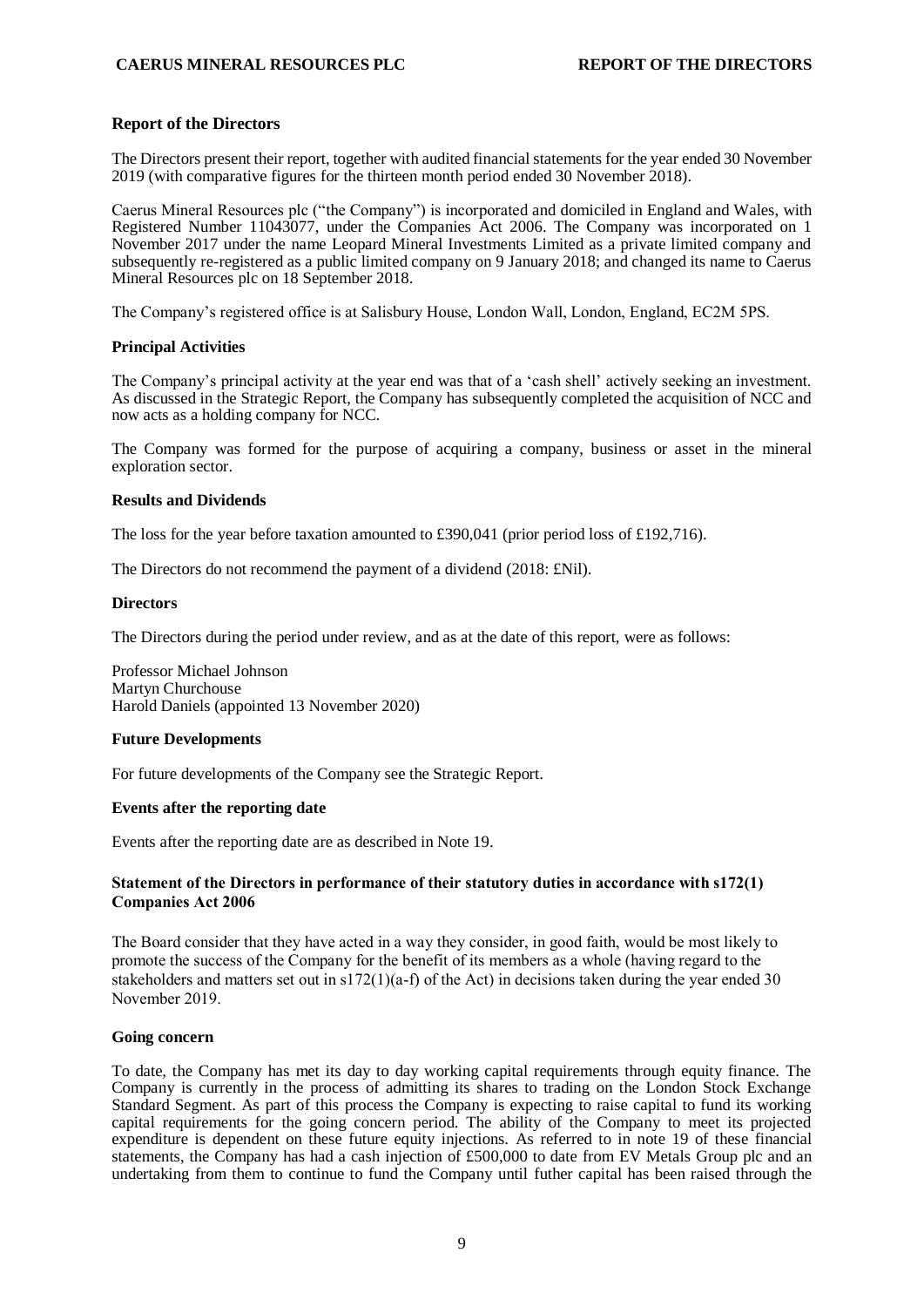admission to the LSE. The Board considers that this funding will be available in due course and as a result continues to adopt the going concern assumption in preparing the financial statements.

The Board have also considered the consequences of Covid-19 and other events and conditions, and it has determined that they do not create a material uncertainty that casts significant doubt upon the entity's ability to continue as a going concern as a result of the commited future funding from EV Metals Group plc.

#### **Provision of Information to Auditors**

The Directors who held office at the date of approval of this Report of the Directors confirm that, so far as they are individually aware, there is no relevant audit information of which the Company's auditor is unaware; and each Director has taken all the steps that they ought to have taken as Director to make themselves aware of any relevant audit information and to establish that the Company's auditor is aware of that information.

#### **Statement of Directors Responsibilities**

The Directors are responsible for preparing the Report of the Directors and the financial statements in accordance with applicable law and regulations.

Company law requires the Directors to prepare financial statements for each financial year. Under that law the Directors have elected to prepare the financial statements in accordance with International Financial Reporting Standards (IFRSs) as adopted by the European Union. Under company law the Directors must not approve the financial statements unless they are satisfied that they give a true and fair view of the state of affairs of the Company and of the profit or loss for that period.

In preparing these financial statements, the Directors are required to:

- select suitable accounting policies and then apply them consistently;
- make judgments and accounting estimates that are reasonable and prudent;
- prepare the financial statements on the going concern basis unless it is inappropriate to presume that the Company will continue in business.

The Directors are responsible for keeping adequate accounting records that are sufficient to show and explain the Company's transactions and disclose with reasonable accuracy at any time the financial position of the Company and enable them to ensure that the financial statements comply with the Companies Act 2006. They are also responsible for safeguarding the assets of the Company and hence for taking reasonable steps for the prevention and detection of fraud and other irregularities.

The Directors are responsible for the maintenance and integrity of the corporate and financial information included on the Company's website. Legislation in the United Kingdom governing the preparation and dissemination of the financial statements may differ from legislation in other jurisdictions.

This report was approved and authorised for issue by the board on 18<sup>th</sup> November 2020 and signed on its behalf by:

M J Churchouse **Director**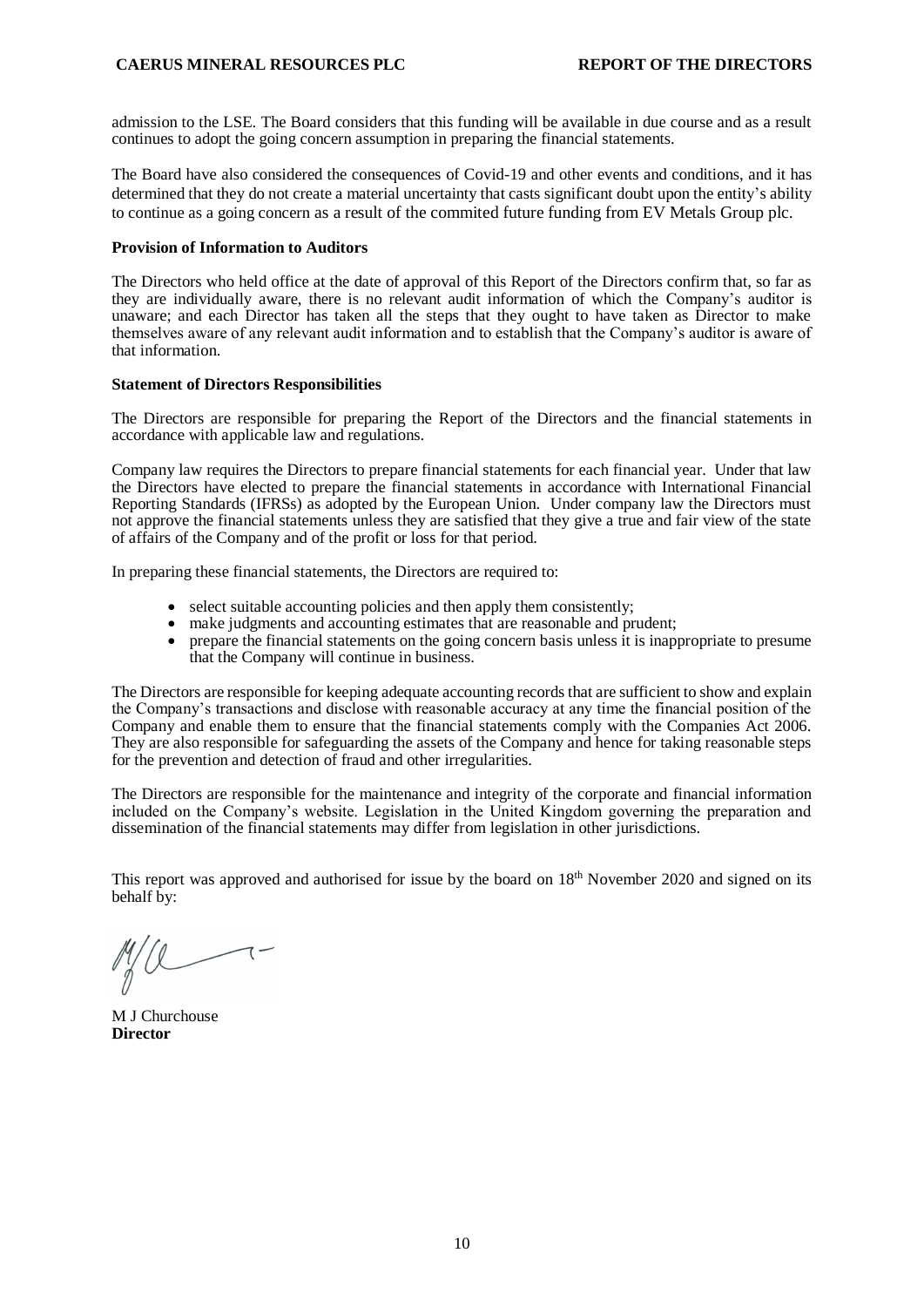#### <span id="page-10-0"></span>**Independent Auditors Report to the Members of Caerus Mineral Resources plc**

#### **Opinion**

We have audited the financial statements of Caerus Mineral Resources Plc (the 'company') for the year ended 30 November 2019 which comprise the Statement of Comprehensive Income, the Statement of Financial Position, the Statement of Changes in Equity, the Statement of Cash Flow and notes to the financial statements, including a summary of significant accounting policies. The financial reporting framework that has been applied in their preparation is applicable law and International Financial Reporting Standards (IFRSs) as adopted by the European Union.

In our opinion, the financial statements:

- give a true and fair view of the state of the company's affairs as at 30 November 2019 and of its loss for the year then ended;
- have been properly prepared in accordance with IFRSs as adopted by the European Union; and
- have been prepared in accordance with the requirements of the Companies Act 2006.

#### **Basis for opinion**

We conducted our audit in accordance with International Standards on Auditing (UK) (ISAs (UK)) and applicable law. Our responsibilities under those standards are further described in the Auditor's responsibilities for the audit of the financial statements section of our report. We are independent of the company in accordance with the ethical requirements that are relevant to our audit of the financial statements in the UK, including the FRC's Ethical Standard, and we have fulfilled our other ethical responsibilities in accordance with these requirements. We believe that the audit evidence we have obtained is sufficient and appropriate to provide a basis for our opinion.

#### **Conclusions relating to going concern**

We have nothing to report in respect of the following matters in relation to which the ISAs (UK) require us to report to you where:

- the directors' use of the going concern basis of accounting in the preparation of the financial statements is not appropriate; or
- the directors have not disclosed in the financial statements any identified material uncertainties that may cast significant doubt about the company's ability to continue to adopt the going concern basis of accounting for a period of at least twelve months from the date when the financial statements are authorised for issue.

#### **Other information**

The other information comprises the information included in the annual report, other than the financial statements and our auditor's report thereon. The directors are responsible for the other information. Our opinion on the financial statements does not cover the other information and, except to the extent otherwise explicitly stated in our report, we do not express any form of assurance conclusion thereon. In connection with our audit of the financial statements, our responsibility is to read the other information and, in doing so, consider whether the other information is materially inconsistent with the financial statements or our knowledge obtained in the audit or otherwise appears to be materially misstated. If we identify such material inconsistencies or apparent material misstatements, we are required to determine whether there is a material misstatement in the financial statements or a material misstatement of the other information. If, based on the work we have performed, we conclude that there is a material misstatement of this other information, we are required to report that fact.

We have nothing to report in this regard.

#### **Opinions on other matters prescribed by the Companies Act 2006**

In our opinion, based on the work undertaken in the course of the audit:

- the information given in the strategic report and the directors' report for the financial year for which the financial statements are prepared is consistent with the financial statements; and
- the strategic report and the directors' report have been prepared in accordance with applicable legal requirements.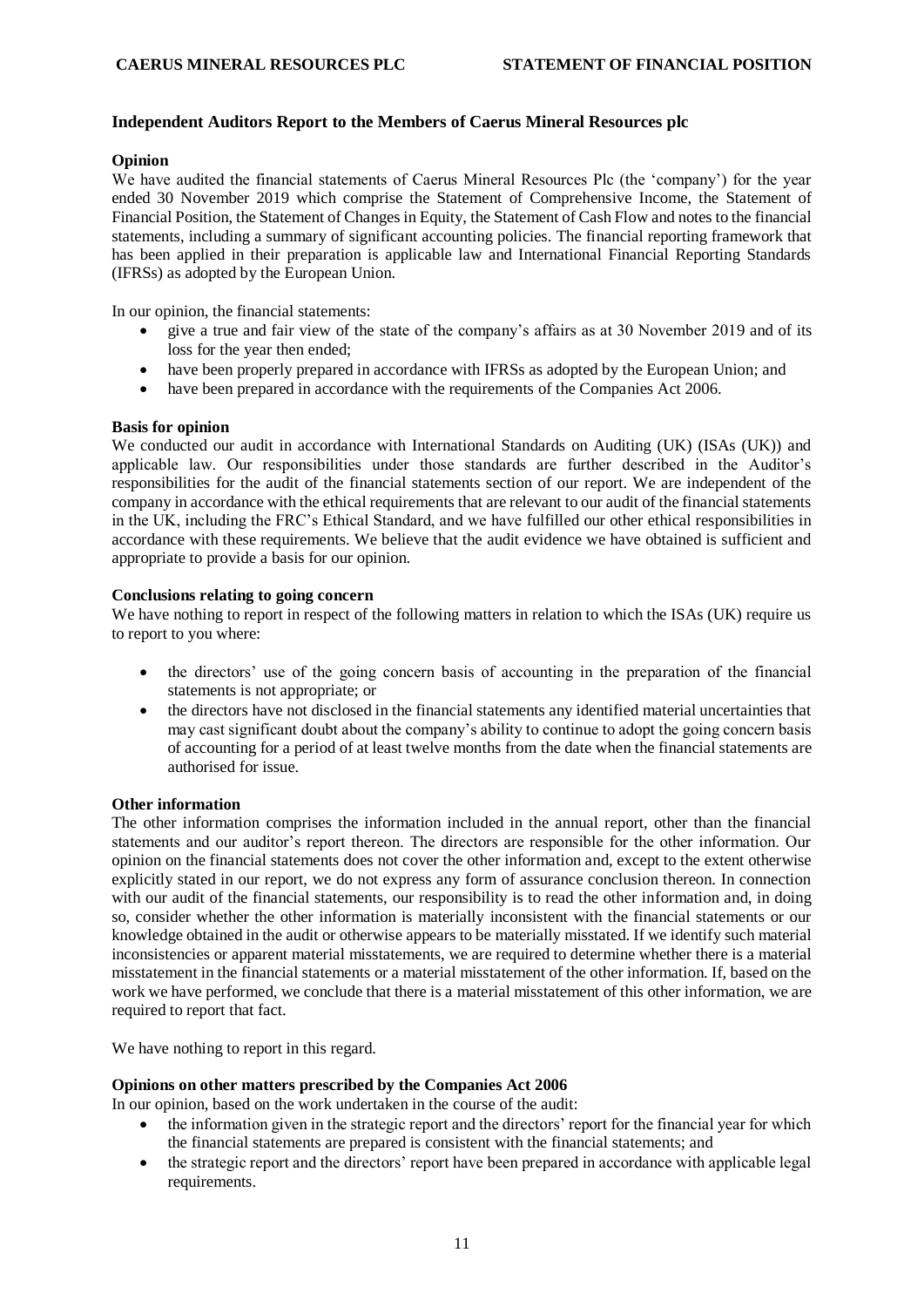#### **Matters on which we are required to report by exception**

In the light of the knowledge and understanding of the company and its environment obtained in the course of the audit, we have not identified material misstatements in the strategic report or the directors' report.

We have nothing to report in respect of the following matters in relation to which the Companies Act 2006 requires us to report to you if, in our opinion:

- adequate accounting records have not been kept, or returns adequate for our audit have not been received from branches not visited by us; or
- the financial statements are not in agreement with the accounting records and returns; or
- certain disclosures of directors' remuneration specified by law are not made; or
- we have not received all the information and explanations we require for our audit.

#### **Responsibilities of directors**

As explained more fully in the directors' responsibilities statement, the directors are responsible for the preparation of the financial statements and for being satisfied that they give a true and fair view, and for such internal control as the directors determine is necessary to enable the preparation of financial statements that are free from material misstatement, whether due to fraud or error.

In preparing the financial statements, the directors are responsible for assessing the company's ability to continue as a going concern, disclosing, as applicable, matters related to going concern and using the going concern basis of accounting unless the directors either intend to liquidate the company or to cease operations, or have no realistic alternative but to do so.

#### **Auditor's responsibilities for the audit of the financial statements**

Our objectives are to obtain reasonable assurance about whether the financial statements as a whole are free from material misstatement, whether due to fraud or error, and to issue an auditor's report that includes our opinion. Reasonable assurance is a high level of assurance, but is not a guarantee that an audit conducted in accordance with ISAs (UK) will always detect a material misstatement when it exists. Misstatements can arise from fraud or error and are considered material if, individually or in the aggregate, they could reasonably be expected to influence the economic decisions of users taken on the basis of these financial statements.

A further description of our responsibilities for the audit of the financial statements is located on the Financial Reporting Council's website at: www.frc.org.uk/auditorsresponsibilities. This description forms part of our auditor's report.

#### **Use of our report**

This report is made solely to the company's members, as a body, in accordance with Chapter 3 of Part 16 of the Companies Act 2006. Our audit work has been undertaken so that we might state to the company's members those matters we are required to state to them in an auditor's report and for no other purpose. To the fullest extent permitted by law, we do not accept or assume responsibility to anyone, other than the company and the company's members as a body, for our audit work, for this report, or for the opinions we have formed.

**Alistair Roberts (Senior Statutory Auditor)** 15 Westferry Circus **For and on behalf of PKF Littlejohn LLP** Canary Wharf **Statutory Auditor** London E14 4HD

**18th November 2020**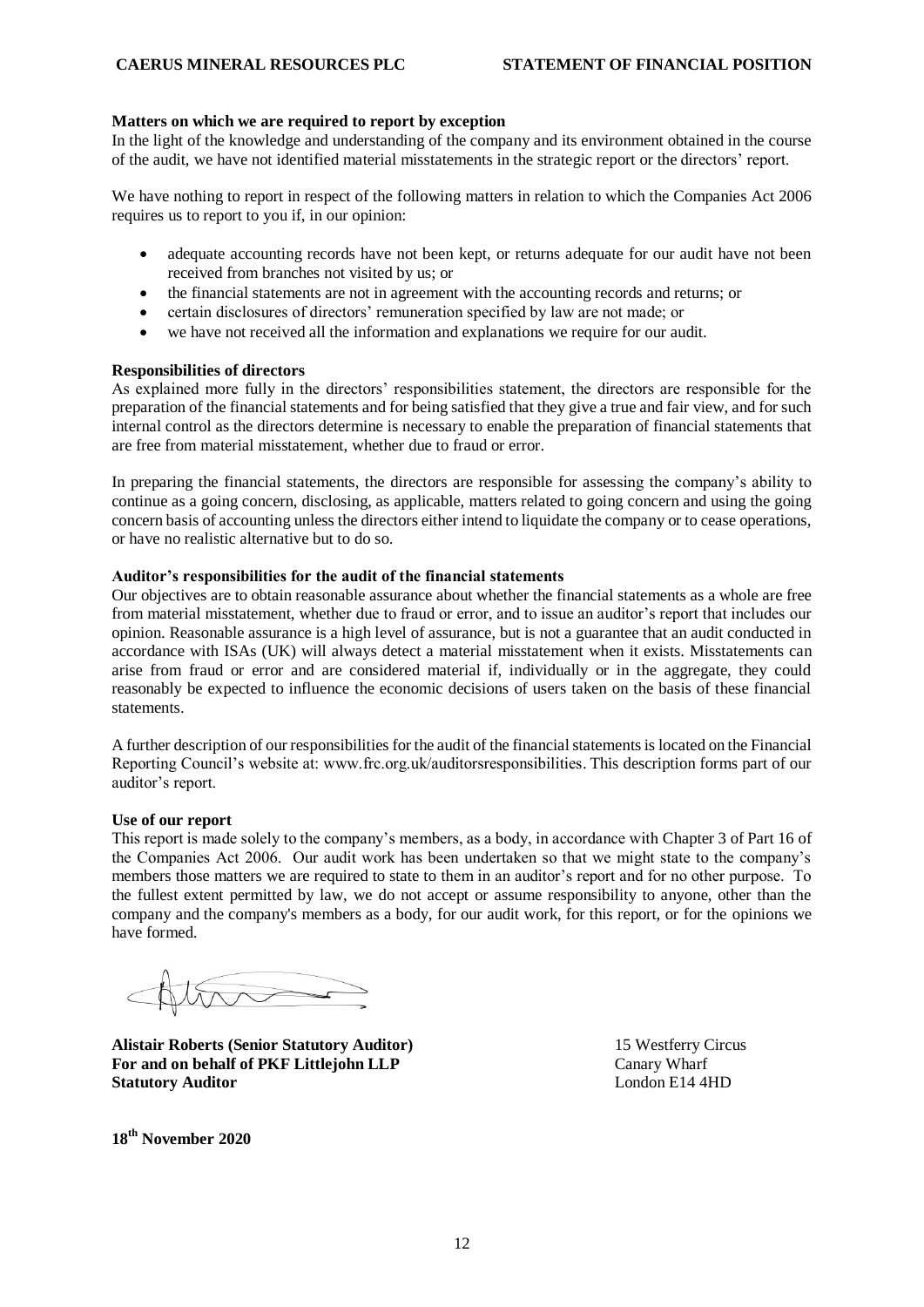### <span id="page-12-0"></span>**Statement of Financial Position Company number: 11043077**

|                                                        |                | As at<br><b>30 November</b><br>2019 | As at<br><b>30 November</b><br>2018 |
|--------------------------------------------------------|----------------|-------------------------------------|-------------------------------------|
|                                                        | <b>Note</b>    | £                                   | £                                   |
| <b>Assets</b>                                          |                |                                     |                                     |
| Current assets                                         |                |                                     |                                     |
| Cash and cash equivalents                              |                | 3,492                               | 116,328                             |
| <b>Other Receivables</b>                               | 5              |                                     | 9,733                               |
| Financial assets at fair value through profit and loss | 6              | 42,618                              | 44,478                              |
| <b>Total assets</b>                                    |                | 46,110                              | 170,539                             |
| <b>Equity and liabilities</b><br>Capital and reserves  |                |                                     |                                     |
| Share capital                                          | $\tau$         | 94,000                              | 82,500                              |
| Share premium                                          | $\overline{7}$ | 322,665                             | 269,165                             |
| Retained earnings                                      |                | (582, 757)                          | (192, 716)                          |
| Total equity attributable to equity holders            |                | (166, 092)                          | 158,949                             |
| <i>Current liabilities</i>                             |                |                                     |                                     |
| Trade and other payables                               | 9              | 212,202                             | 11,590                              |
| <b>Total liabilities</b>                               |                | 212,202                             | 11,590                              |
| <b>Total equity and liabilities</b>                    |                | 46,110                              | 170,539                             |

The Financial Statements were approved and authorised for issue by the Board on 18<sup>th</sup> November 2020 and were signed on its behalf by:

 $M/U \qquad -$ 

M J Churchouse Director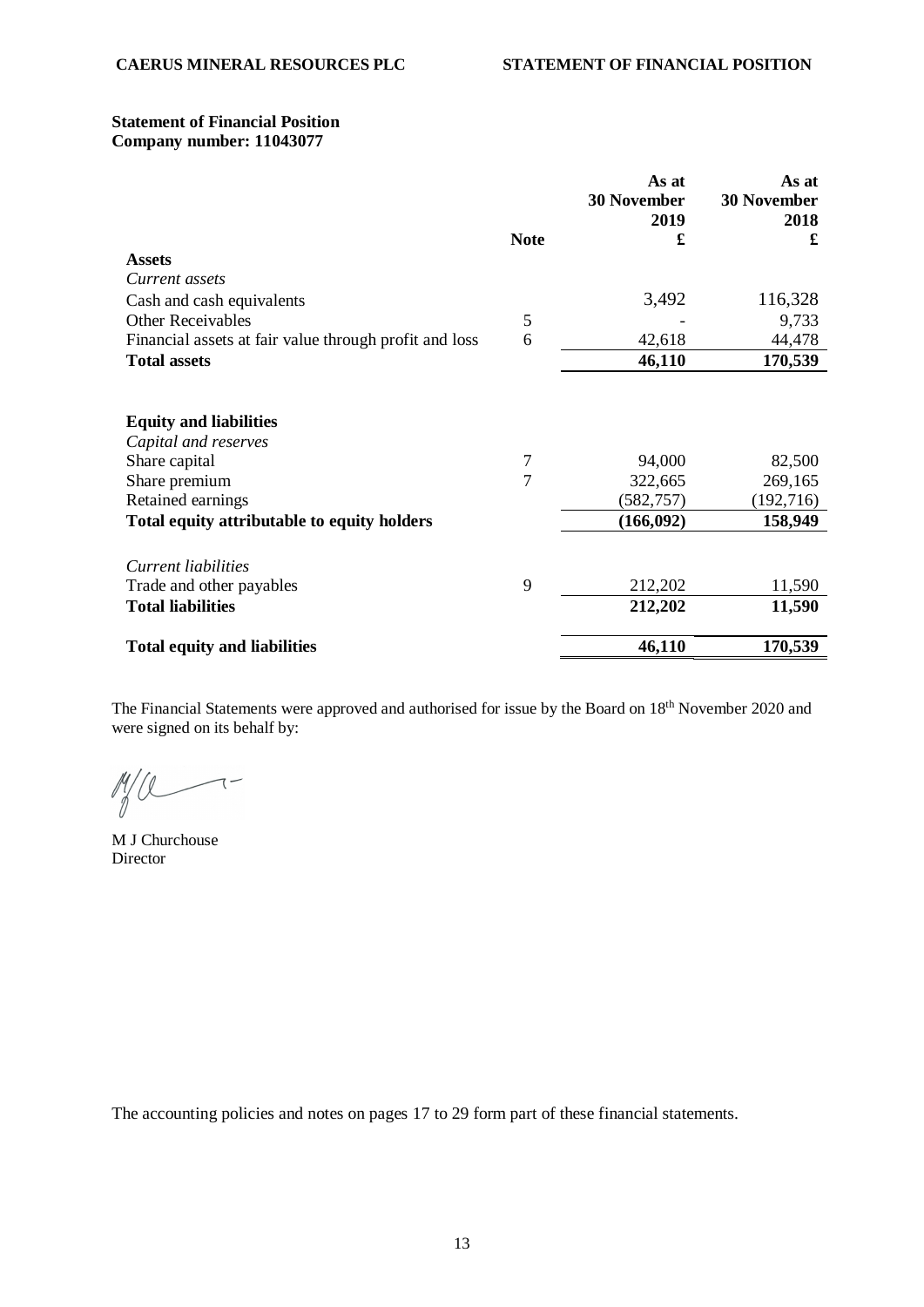# <span id="page-13-0"></span>**Statement of Comprehensive Income**

|                                                                  |             | <b>Year ended</b><br><b>30 November</b><br>2019 | <b>Period ended</b><br><b>30 November</b><br>2018 |
|------------------------------------------------------------------|-------------|-------------------------------------------------|---------------------------------------------------|
|                                                                  | <b>Note</b> | £                                               | £                                                 |
| Administrative expenses                                          | 10          | (390, 041)                                      | (192,716)                                         |
| Operating loss and loss before taxation                          |             | (390, 041)                                      | (192,716)                                         |
| Income tax expense                                               | 12          |                                                 |                                                   |
| Loss after taxation                                              |             | (390,041)                                       | (192,716)                                         |
| Loss for the period                                              |             | (390, 041)                                      | (192,716)                                         |
| Other comprehensive income                                       |             |                                                 |                                                   |
| Total comprehensive loss attributable to owners<br>of the parent |             | (390,041)                                       | (192,716)                                         |
| Earnings per share:                                              |             |                                                 |                                                   |
| Basic and diluted $(E)$                                          | 13          | (0.04)                                          | (0.40)                                            |

All activities relate to continuing operations.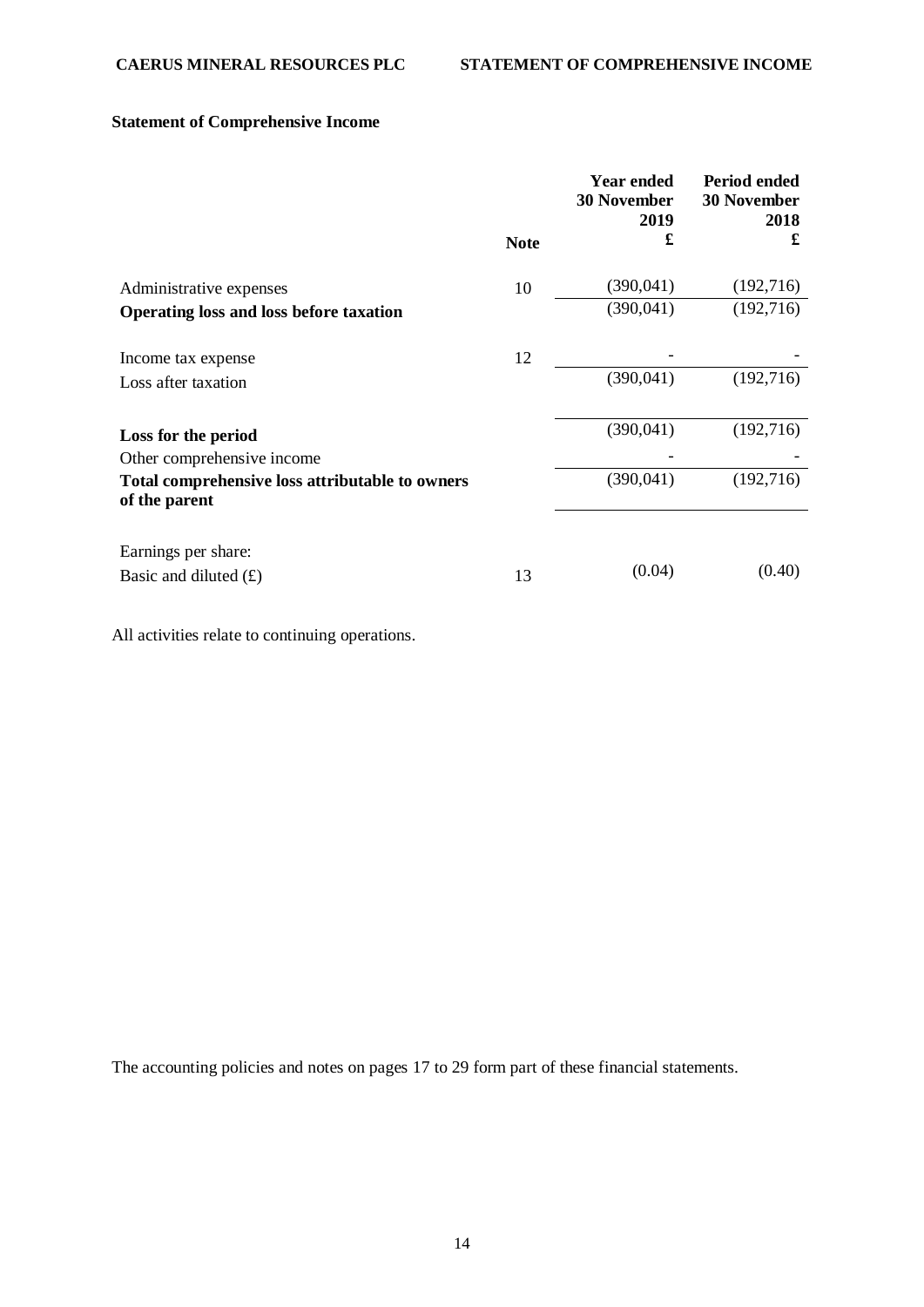# <span id="page-14-0"></span>**Statement of Changes in Equity**

|                                       | <b>Share</b> | <b>Share</b> | <b>Retained</b> |              |
|---------------------------------------|--------------|--------------|-----------------|--------------|
|                                       | capital      | Premium      | earnings        | <b>Total</b> |
|                                       | £            | £            | £               | £            |
| <b>On incorporation 1 November</b>    |              |              |                 |              |
| 2017                                  |              |              |                 |              |
| Comprehensive income                  |              |              |                 |              |
| Loss for the period                   |              |              | (192, 716)      | (192, 716)   |
| <b>Total comprehensive income for</b> |              |              |                 |              |
| the period                            |              |              | (192, 716)      | (192, 716)   |
| <i>Transactions with owners</i>       |              |              |                 |              |
| recognised directly in equity         |              |              |                 |              |
| Issue of shares                       | 9,300        | 267,965      |                 | 277,265      |
| Issue of bonus shares                 | 73,200       | (73,200)     |                 |              |
| Capital contribution                  |              | 74,400       |                 | 74,400       |
| As at 30 November 2018                | 82,500       | 269,165      | (192, 716)      | 158,949      |
|                                       |              |              |                 |              |
| Comprehensive income                  |              |              |                 |              |
| Loss for the year                     |              |              | (390, 041)      | (390, 041)   |
| Total comprehensive income for        |              |              |                 |              |
| the year                              |              |              | (390, 041)      | (390, 041)   |
| <i>Transactions with owners</i>       |              |              |                 |              |
| recognised directly in equity         |              |              |                 |              |
| Issue of shares                       | 11,500       | 53,500       |                 | 65,000       |
| As at 30 November 2019                | 94,000       | 322,665      | (582, 757)      | (166, 092)   |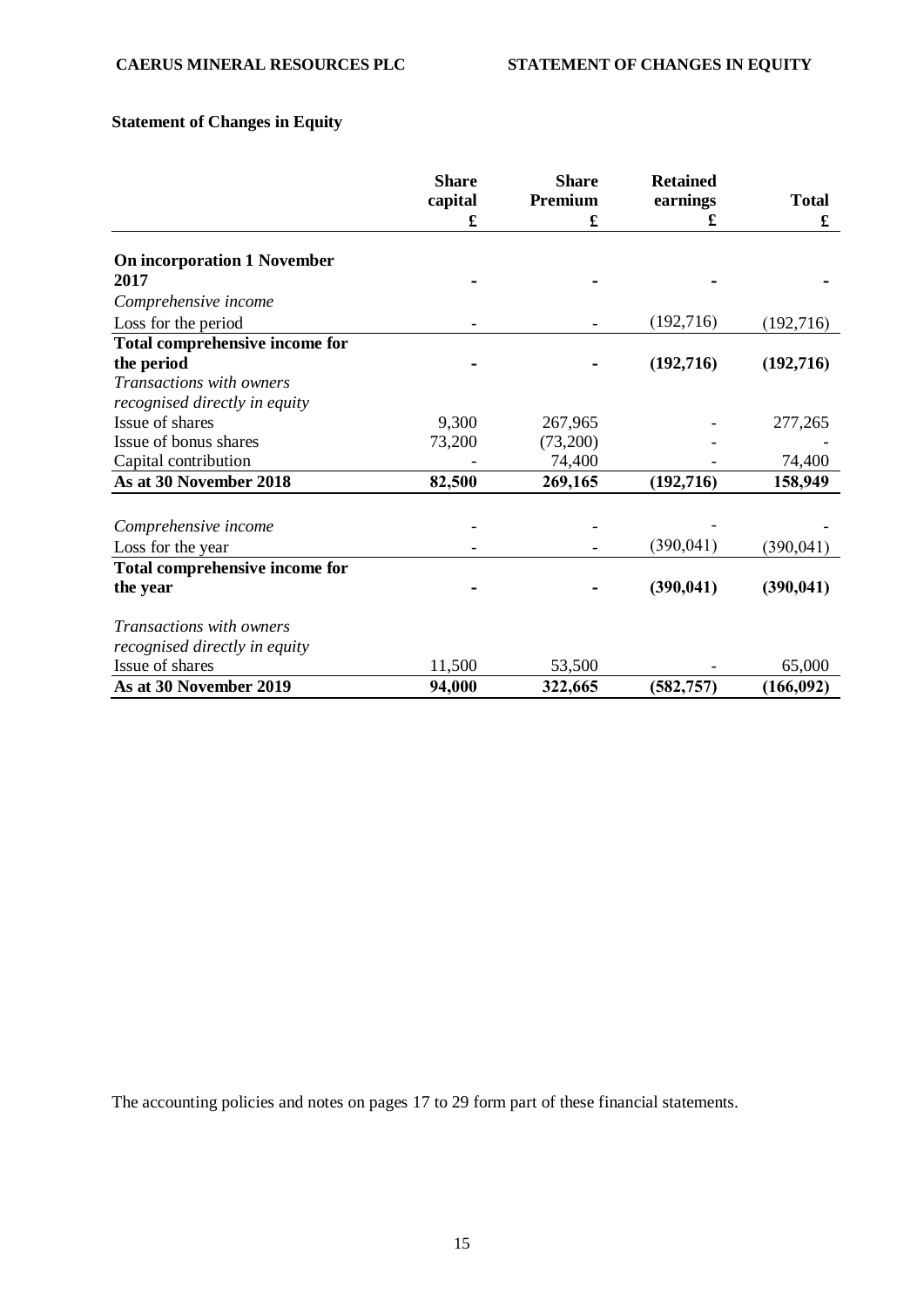#### <span id="page-15-0"></span>**Statement of Cash Flows**

| <b>30 November</b>                                                   | <b>30 November</b>   |
|----------------------------------------------------------------------|----------------------|
| 2019                                                                 | 2018                 |
| £<br><b>Notes</b>                                                    | $\pmb{\mathfrak{L}}$ |
| <b>Cash flow from operating activities</b>                           |                      |
| Loss for the period before taxation<br>(390, 041)                    | (192,716)            |
| Adjustments                                                          |                      |
| Expenses settled by capital contribution                             | 74,400               |
| Foreign exchange loss on financial assets<br>$\overline{2}$<br>1,860 | 129                  |
| (388, 181)<br>Operating cash flows before movements in working       | (118, 187)           |
| capital                                                              |                      |
| 9,733<br>Decrease/ (increase) in receivables                         | (9,733)              |
| Increase in accounts payable and accrued liabilities<br>200,612      | 11,590               |
| Net cash used in operating activities<br>(177, 836)                  | (116, 330)           |
|                                                                      |                      |
| <b>Cash flow from investing activities</b>                           |                      |
| Purchase of assets at fair value through profit and loss             | (44,607)             |
| Net cash used in from investing activities                           | (44, 607)            |
|                                                                      |                      |
| <b>Cash flow from financing activities</b>                           |                      |
| Proceeds from the issue of equity<br>65,000                          | 277,265              |
| Net cash inflow from financing activities<br>65,000                  | 277,265              |
| (112, 836)<br>Net (decrease)/ increase in cash and cash equivalents  | 116,328              |
|                                                                      |                      |
| 116,328<br>Cash and cash equivalent at beginning of period           |                      |
| Cash and cash equivalent at end of period<br>3,492                   | 116,328              |

#### **Significant non-cash transactions**

There were no significant non-cash transactions during the year.

During the prior period, £74,400 of directors and consultancy fees were settled by way of capital contribution to the Company. The fees were payable to existing shareholders who agreed to a premium of 2.4p to be applied to their existing 3,100,000 shares. Notices of capital contribution were received and letters confirming that the capital contribution was to be applied against their fees.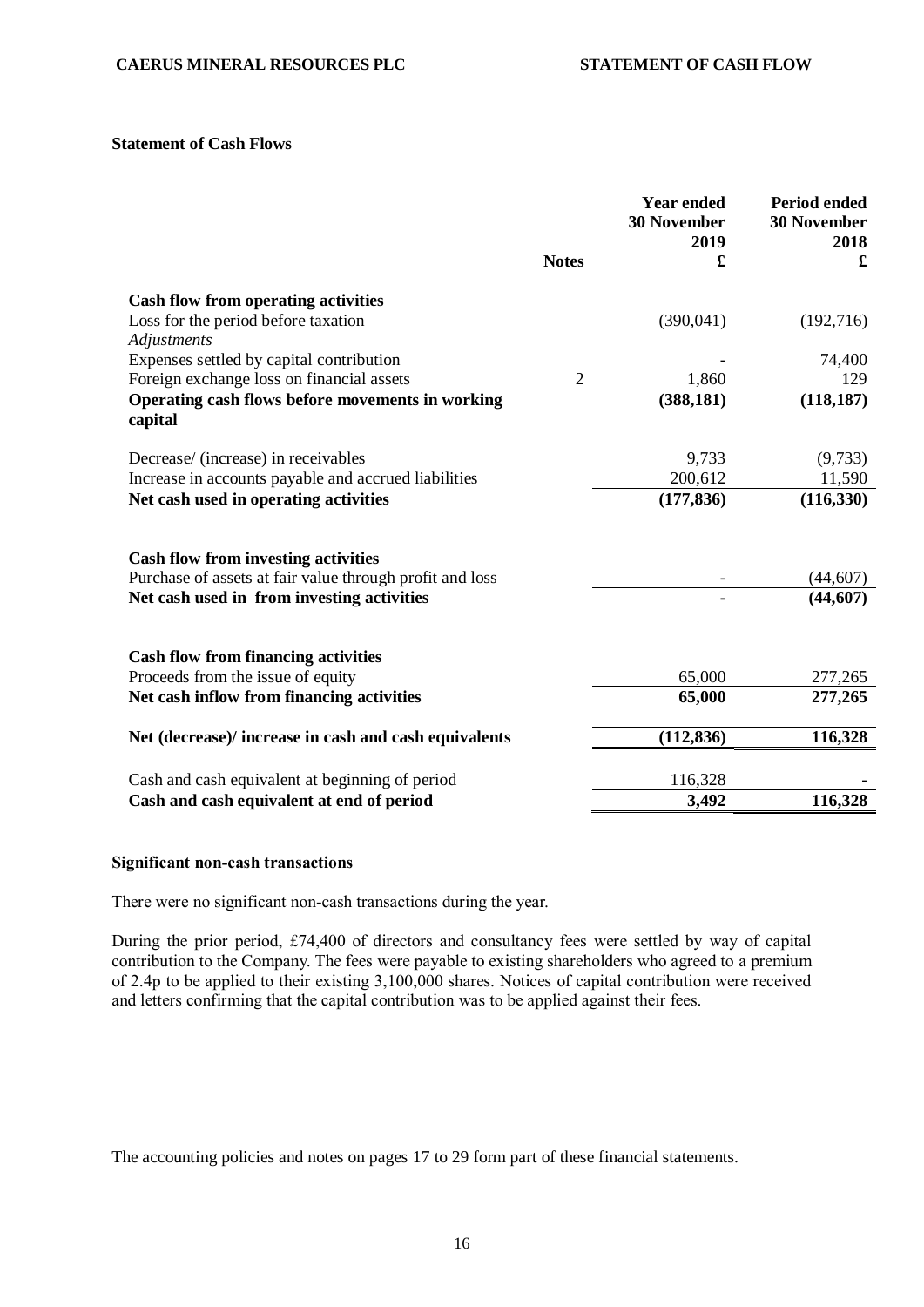#### <span id="page-16-0"></span>**Notes to the Financial Statements**

#### **1. GENERAL INFORMATION**

Caerus Mineral Resources plc ("the Company") is incorporated and domiciled in England and Wales with Registered Number 11043077 under the Companies Act 2006. The Company was incorporated on 1 November 2017 under the name Leopard Mineral Investments Limited as a private limited company and subsequently re-registered as a public limited company on 9 January 2018; and changed its name to Caerus Mineral Resources plc on 18 September 2018.

The principal activity of the Company is in mineral exploration and the development of appropriate exploration projects. The Company's registered office is at Salisbury House, London Wall, London, England, EC2M 5PS.

#### **2. SIGNIFICANT ACCOUNTING POLICIES**

#### **Summary of significant accounting policies**

The principal Accounting Policies applied in the preparation of the financial statements are set out below. These polices have been consistently applied to all the periods presented, unless otherwise stated.

#### **Basis of preparation**

The financial statements have been prepared in accordance with International Financial Reporting Standards ('IFRS') and IFRIC Interpretations Committee ('IFRS IC') as adopted by the European Union. The Financial Statements have also been prepared under the historical cost convention, as modified by the revaluation of financial assets at fair value through profit or loss.

The financial statements are presented in Pounds Sterling  $(f)$ , which is the Company's functional and presentation currency.

The preparation of financial statements in conformity with IFRS's requires the use of certain critical accounting estimates. It also requires management to exercise its judgement in the process of applying the Company's accounting policies. The areas involving a higher degree of judgement or complexity, or areas where assumptions and estimates are significant to the Financial Information are disclosed in Note 3.

#### **Going concern**

The financial statements has been prepared on the assumption that the Company will continue as a going concern. Under the going concern assumption, an entity is ordinarily viewed as continuing in business for the foreseeable future with neither the intention nor the necessity of liquidation, ceasing trading or seeking protection from creditors pursuant to laws or regulations. In assessing whether the going concern assumption is appropriate, the Directors take into account all available information for the foreseeable future, in particular for the twelve months from the date of approval of the financial statements.

Following the review of ongoing performance and cash flows, the Directors have a reasonable expectation that the Company has adequate resources to continue operational existence for the foreseeable future. The Directors have based the going concern assumption on the fact that the Company has recently raised funding of £500,000 from EV Metals Group plc and will be able to raise further capital resources to meet the working capital requirements of the Company.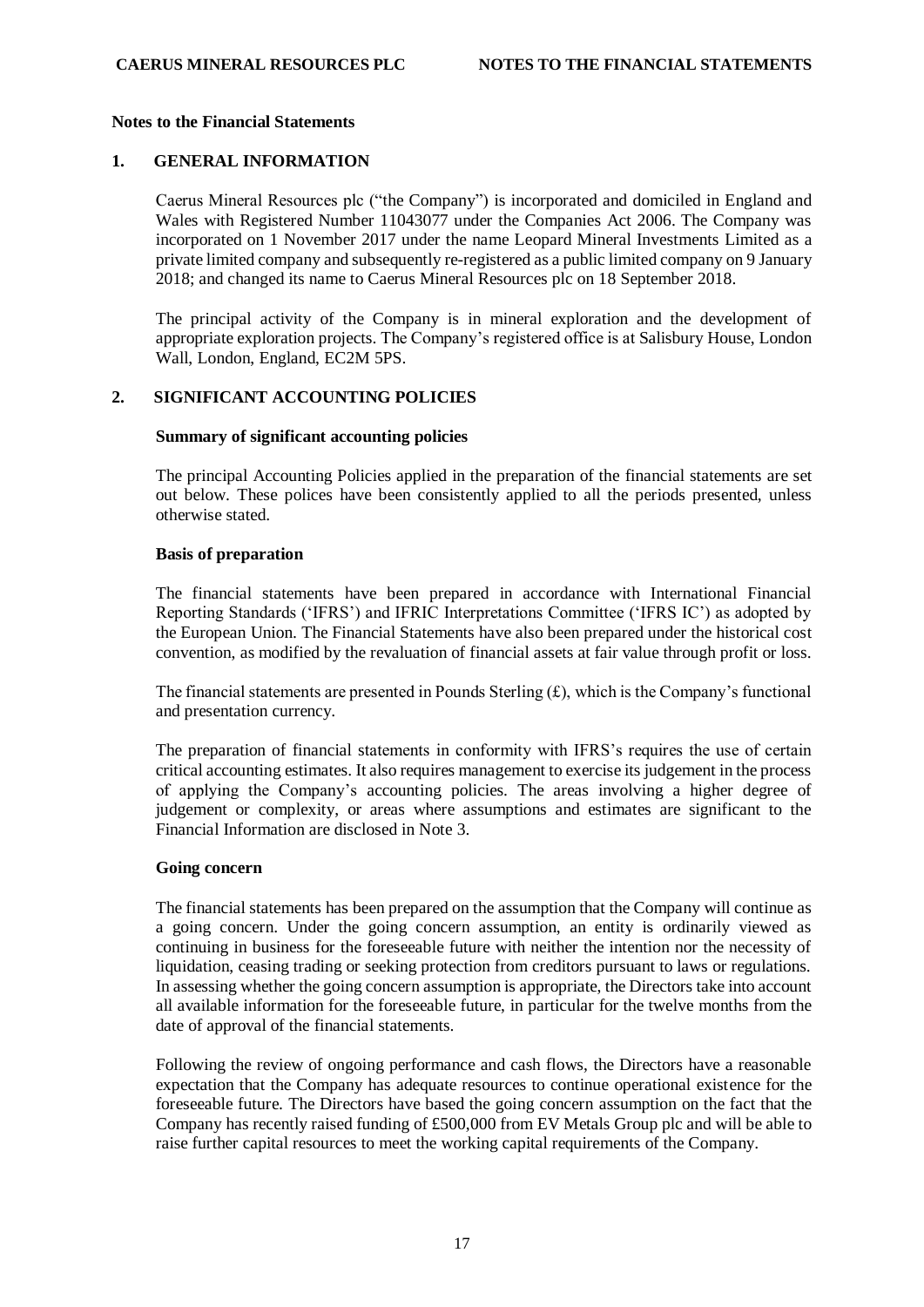The Board have also considered the consequences of Covid-19 and other event and conditions, and it has determined that they do not create a material uncertainty that casts significant doubt upon the entity's ability to continue as a going concern as a result of the commited future funding from EV Metals Group plc.

### **Comparative figures**

Comparative figures presented in the financial statements cover the period from incorporation on 1 November 2017 to 30 November 2018 (a thirteen month period).

#### **Changes in accounting policies and disclosures**

(a) New standards, amendments and interpretations adopted by the Company

As of 1 December 2018 The Company has adopted IFRS 9 and IFRS 15.

The transition to IFRS 15 did not impact the Company as it is not yet revenue generating.

IFRS 9 became effective for all periods beginning on or after 1 January 2018 and as such is relevant for the year ended 31 November 2019. IFRS 9 impacts the recognition, classification, measurement and disclosures of financial instruments. The Company reviewed the financial assets and liabilities reported on its Statement of Financial Position and completed an assessment between IAS 39 and IFRS 9 to identify any accounting changes. The significant financial instruments held in the Company are Financial assets held at fair value through profit or loss and trade and other payables.

#### *Financial assets at fair value through profit or loss*

The Company's relevant financial assets are the current Loan Notes receivable. Under IFRS 9, current financial assets are held at fair value through profit or loss which is unchanged from the previous accounting treatment adopted by the Company.

Under IFRS 9 Financial assets measured at fair value through profit or loss are initially measured at fair value. Transaction costs that are directly attributable to the acquisition or issue of financial assets and financial liabilities (other than financial assets and financial liabilities at fair value through the profit or loss) are added to or deducted from the fair value of the financial assets or financial liabilities, as appropriate, on initial recognition. Transaction costs directly attributable to the acquisition of financial assets or financial liabilities at fair value through profit or loss are recognised immediately in profit or loss.

The loan notes receivable are convertible at the option of the Company at any time prior to the repayment date. Under IFRS 9, as the contract is not a contract to buy or sell a non-financial item outside the scope of IFRS 9, the entire contract is considered to be a derivative and fair valued through profit or loss. This is in line with the treatment of prior financial periods.

#### *Trade and other payables*

Under IFRS 9 trade payables should continue to be measured at amortised cost using the effective interest rate method.

There are no other new IFRS's or IFRIC interpretations that are effective that would be expected to have a material impact on the Company.

(b) New standards, amendments and interpretations not yet adopted by the Company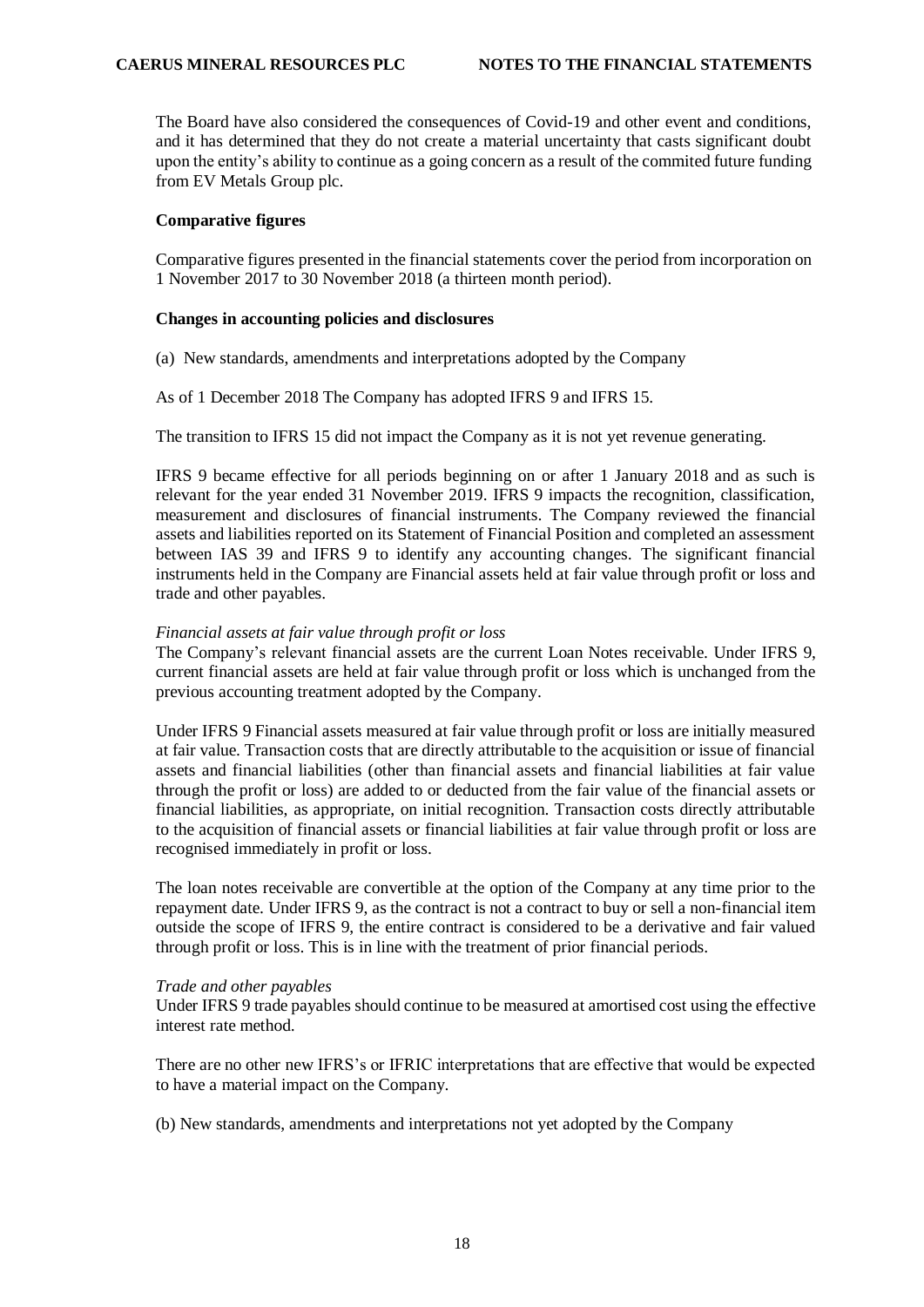The standards and interpretations that are relevant to the Company, issued, but not yet effective, up to the date of the Financial Statements are listed below. The Company intends to adopt these standards, if applicable, when they become effective.

| <b>Standard</b>             | <b>Impact on initial application</b>        | <b>Effective date</b> |
|-----------------------------|---------------------------------------------|-----------------------|
| <b>IFRS 16</b>              | Leases                                      | 1 January 2019        |
| IAS 28 (Amendments)         | Long term interests in assoicates and joint | 1 January 2019        |
| <b>Annual Improvements</b>  | ventures<br>$2015 - 2017$ Cycle             | 1 January 2019        |
| <b>IFRIC 23</b>             | Uncertainty over Income Tax treatments      | 1 January 2019        |
| IFRS 3 (Amendments)         | <b>Business Combinations</b>                | 1 January 2020        |
| * Subject to EU endorsement |                                             |                       |

The Company has evaluated the impact of transition to the above standards and does not consider that there will be a material impact of transition on the financial statements. The Company does not have any leases and as such there is not expected to be an impact on the transition to IFRS 16 Leases.

#### **Foreign currency translation**

Assets and liabilities in foreign currencies are translated into sterling at the rates of exchange ruling at the Statement of Financial Position date. Transactions in foreign currencies are translated into sterling at the rate of exchange ruling at the date of transaction. Exchange differences are taken into account in arriving at the operating result.

#### **Financial assets**

The Company classifies its financial assets in the following categories: at fair value through profit or loss and amortised cost. The classification depends on the purpose for which the financial assets were acquired. Management determines the classification of its financial assets at initial recognition.

The financial assets held comprise cash and cash equivalents and other receivables. The other receivables are convertible in nature and the Company has designated these on inception as financial assets at fair value through profit and loss as a result of the conversion element and difficulty in separating this from the host contract.

Financial assets at fair value through profit and loss are recognised initially at fair value. Subsequent to initial recognition they are measured at fair value at each reporting period.

# **Fair Value Estimation**

The table below analyses financial instruments carried at fair value, by valuation method. The different levels have been defined as follows:

- Quoted prices (unadjusted) in active markets for identical assets or liabilities (Level 1).
- Inputs other than quoted prices included within level 1 that are observable for the asset or liability, either directly (that is, as prices) or indirectly (that is, derived from prices) (Level 2).
- Inputs for the asset or liability that are not based on observable market data (that is, unobservable inputs) (Level 3).

The fair values for the Company's assets and liabilities are not materially different from their carrying values in the financial statements.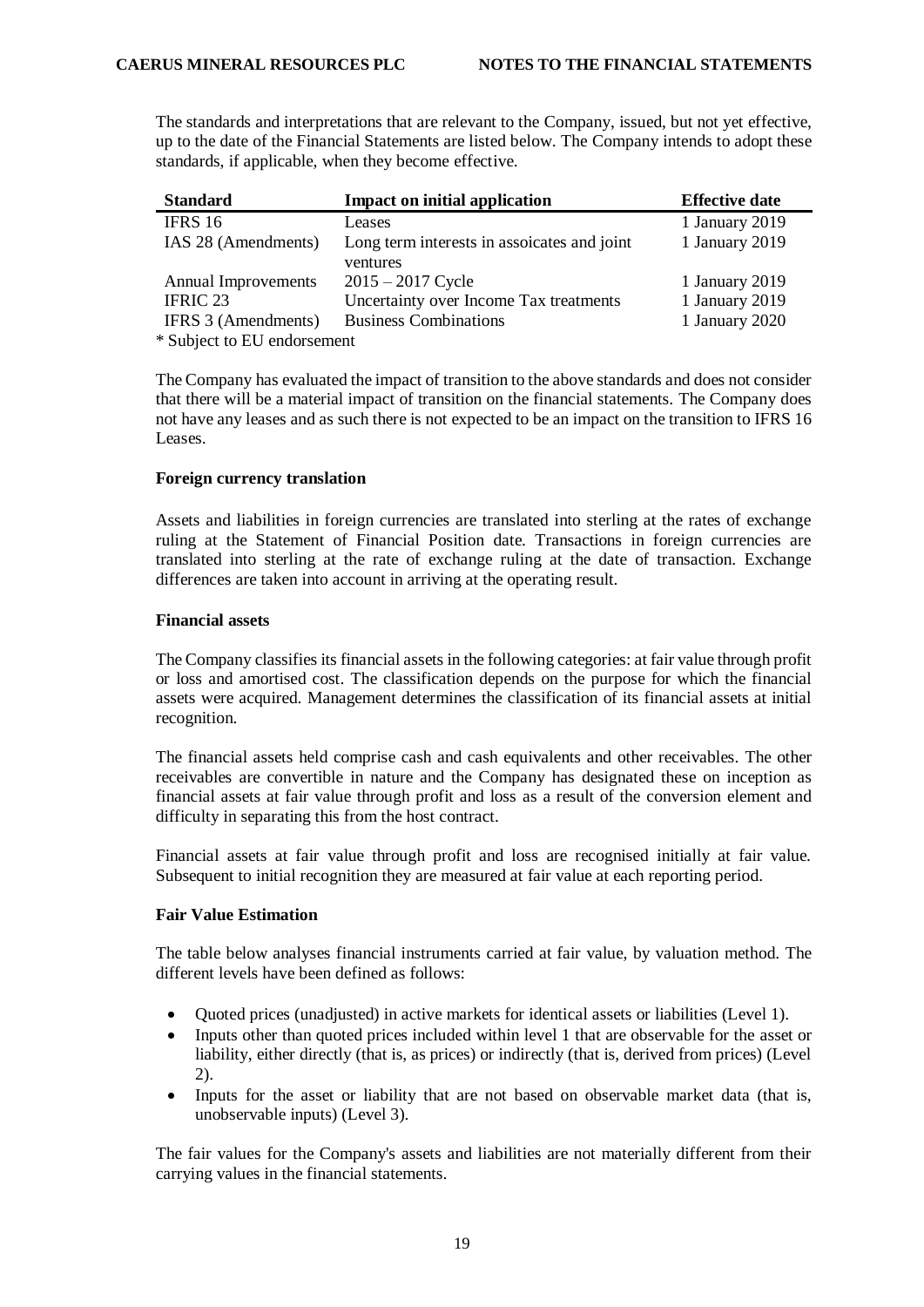The following table presents the Company's financial assets that are measured at fair value:

| 30 November 2019:                                                             | <b>Level 1</b> | Level 2                  | Level 3 | Total  |
|-------------------------------------------------------------------------------|----------------|--------------------------|---------|--------|
| Financial assets at fair value through profit or<br><b>loss</b><br>Loan Notes | -              | $\overline{\phantom{0}}$ | 42.618  | 42.618 |

The Company does not have any liabilities measured at fair value. There have been no transfers in to or transfers out of fair value hierarchy levels in the period.

(i) Financial instruments in level 1

The fair value of financial instruments traded in active markets is based on quoted market prices at the reporting date. A market is regarded as active if quoted prices are readily and regularly available from an exchange, dealer, broker, industry group, pricing service, or regulatory agency, and those prices represent actual and regularly occurring market transactions on an arm's length basis. No investments are valued using level 1 quoted prices in the period.

(ii) Financial instruments in level 2

The fair value of financial instruments that are not traded in an active market is determined by using valuation techniques. These valuation techniques maximise the use of observable market data where it is available and rely as little as possible on entity specific estimates. If all significant inputs required to fair value an instrument are observable, the instrument is included in level 2. No investments are valued using level 2 inputs in the period.

(iii) Financial instruments in level 3

If one or more of the significant inputs is not based on observable market data, the instrument is included in Level 3. As permitted under IFRS 13 the cost model has been used to fair value the investments if cost is considered to represent fair value. This is because there is a lack of sufficient appropriate information on which to base an alternative valuation technique for the investments. The income and market valuation models are not thought to be appropriate due to the type of investments. There is no evidence of impairment of any of the investments.

The following table presents the changes in level 3 instruments for the period ended 30 November 2019:

|                                                     | 2019    |
|-----------------------------------------------------|---------|
|                                                     |         |
| Opening balance                                     | 44,478  |
| Additions in to level 3                             |         |
| Impairment losses recognised in profit and loss     |         |
| Foreign currency loss recognised in profit and loss | (1,860) |
|                                                     |         |
| Closing balance                                     | 42,618  |

#### **Impairment of financial assets**

The Company assesses at the end of each reporting year whether there is objective evidence that a financial asset, or a group of financial assets, is impaired. A Financial asset, or a group of financial assets, is impaired, and impairment losses are incurred, only if there is objective evidence of impairment as a result of one of more events that occurred after the initial recognition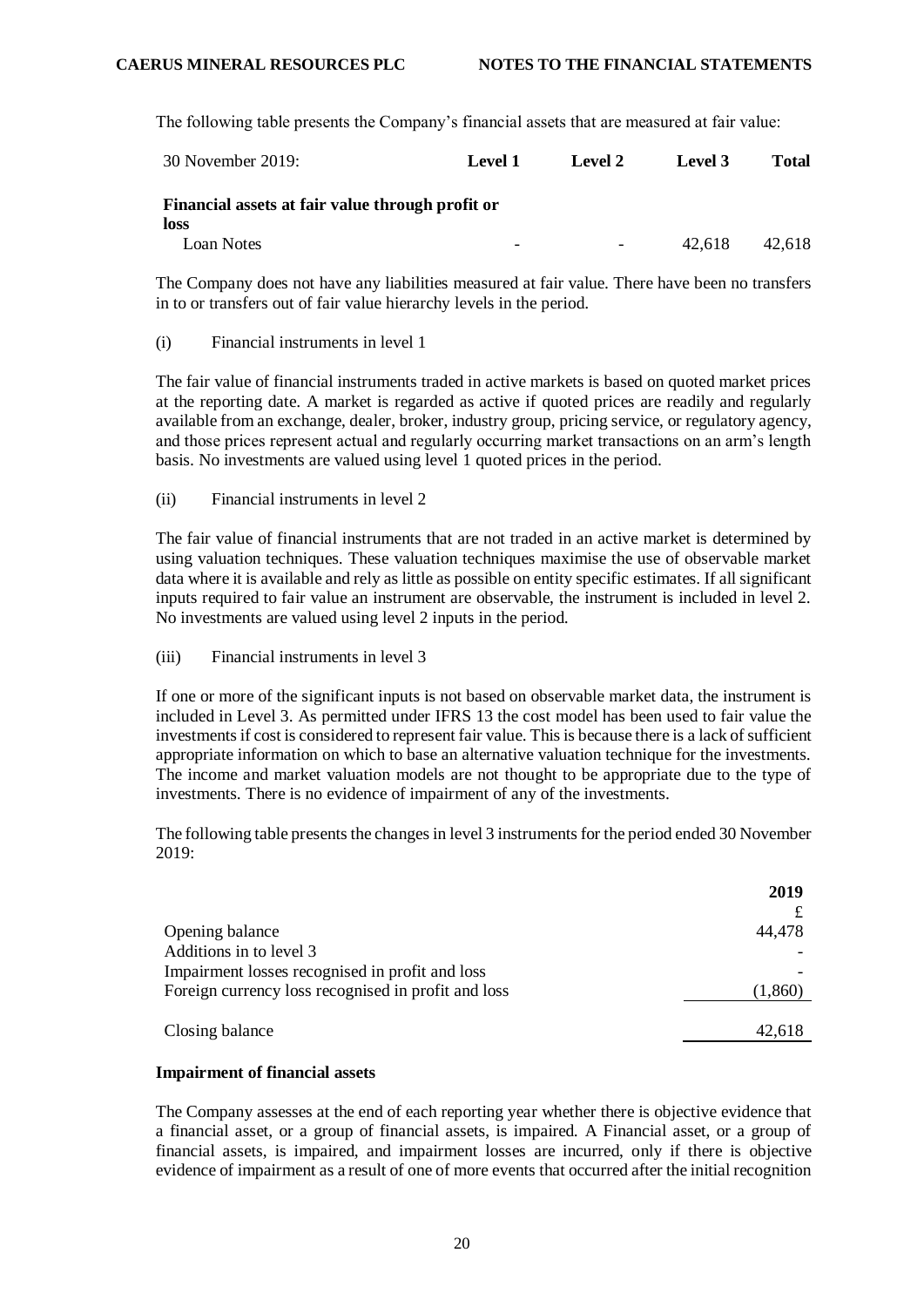of the asset (a "loss event"), and that loss event (or events) has an impact on the estimated future cash flows of the financial asset, or group of financial assets, that can be reliably estimated.

The criteria that the Company uses to determine that there is objective evidence of an impairment loss include:

- Significant financial difficulty of the issuer or obligator;
- A breach of contract, such as a default or delinquency in interest or principal repayments.

The amount of the loss is measured as the difference between the asset's carrying amount and the present value of estimated future cash flows (excluding future credit losses that have not been incurred), discounted at the financial asset's original effective interest rate. The asset's carrying amount is reduced, and the loss is recognised in the Income Statement.

If, in a subsequent year, the amount of the impairment loss decreases and the decrease can be related objectively to an event occurring after the impairment was recognised (such as an improvement in the trade and other receivables credit rating), the reversal of the previously recognised impairment loss is recognised in the Statement of Comprehensive Income.

The Directors have considered the net present value of the future cash flows expected from the subsidiary NCC and expect them to be in excess of the value of this financial asset. They have also considered the impact of the Covid-19 pandemic on the operations in Cyprus and do not consider an impairment necessary as a result of being in this geographic region.

#### **Financial liabilities**

The Directors determine the classification of the Company's financial liabilities at initial recognition. The financial liabilities held comprise trade payables and accrued liabilities and these are classified as other financial liabilities.

#### **Other financial liabilities**

Other non-derivative financial liabilities are initially measured at fair value less any directly attributable transaction costs. Subsequent to initial recognition, these liabilities are measured at amortised cost using the effective interest method.

The effective interest method is a method of calculating the amortised cost of a financial liability and of allocating interest expense over the relevant period. The effective interest rate is the rate that exactly discounts estimated future cash payments through the expected life of the financial liability to the net carrying amount on initial recognition.

#### **Derecognition of other financial liabilities**

Financial liabilities are derecognised when the Company's contractual obligations expire or are discharged or cancelled.

#### **Cash and cash equivalents**

The Company considers any cash on short-term deposits and other short term investments to be cash equivalents.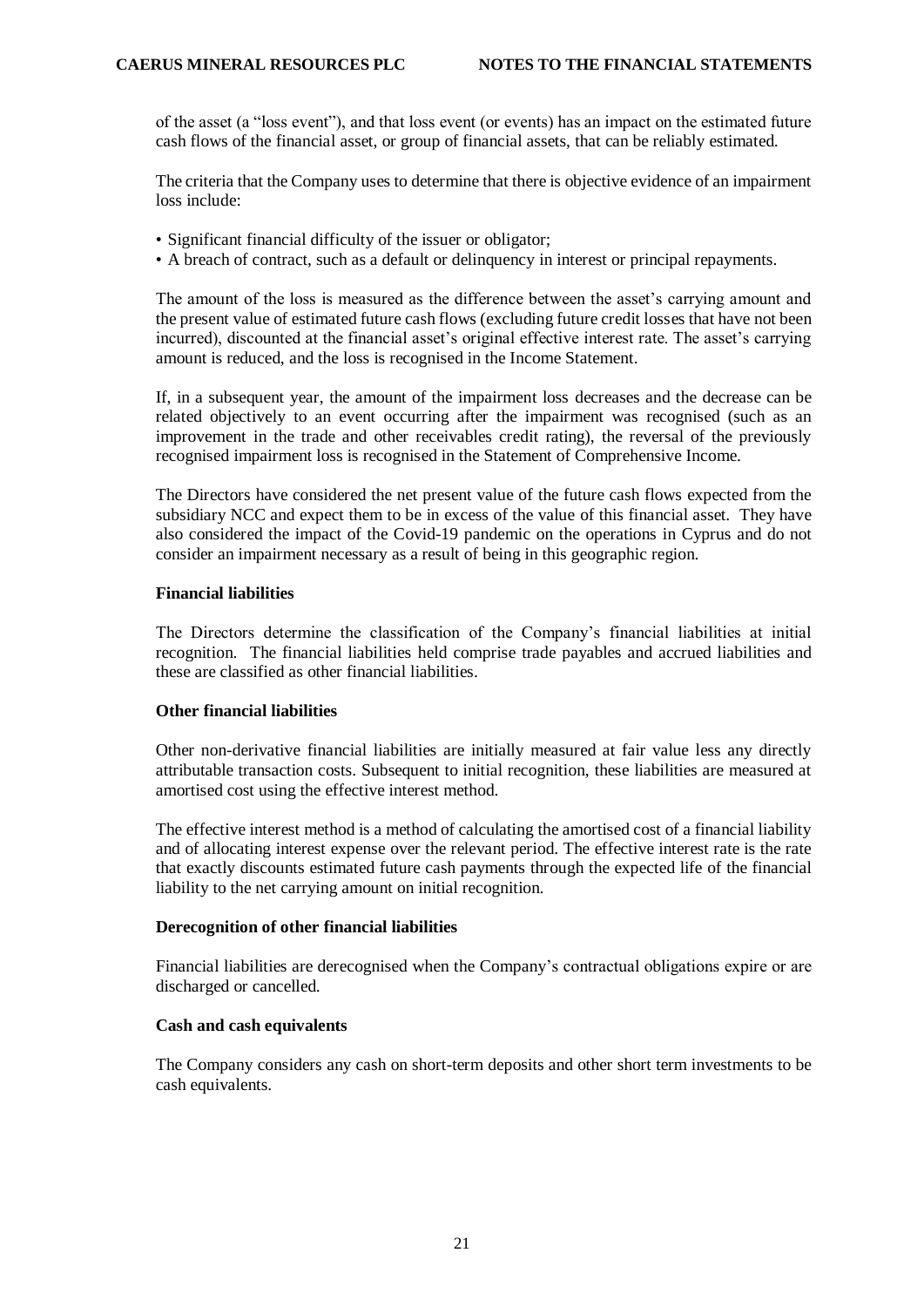#### **Equity Instruments**

An equity instrument is any contract that evidences a residual interest in the assets of a Company after deducting all of its liabilities. Equity instruments issued are recorded at the proceeds received net of direct issue costs.

Share capital represents the amount subscribed for shares at nominal value.

The share premium account represents premiums received on the initial issuing of the share capital. Any transaction costs associated with the issuing of shares are deducted from share premium, net of any related income tax benefits. Any bonus issues are also deducted from share premium.

Retained earnings include all current and prior period results as disclosed in the Statement of Comprehensive Income, less dividends paid to the owners of the Company.

Warrants issued are for ordinary shares in the Company. The warrants issued during the period have not been separately valued as they were associated with the issue of new ordinary shares. The fair value of the warrant is considered to be inherent in the amount paid for the shares.

#### **Current and deferred income tax**

Tax on the profit or loss for the year comprises current and deferred tax. Tax is recognised in profit or loss except to the extent that it relates to items recognised directly in equity, in which case it is recognised in equity. Current tax is the expected tax payable or receivable on the taxable income or loss for the year, using tax rates enacted or substantively enacted at the consolidated statement of financial position date, and any adjustment to tax in respect of previous years.

Deferred tax is the tax expected to be payable or recoverable on differences between the carrying amounts of assets and liabilities in the financial statements and the corresponding tax bases used in the computation of taxable profit, and is accounted for using the liability method. Deferred tax liabilities are generally recognised for all taxable temporary differences and deferred tax assets are recognised to the extent that it is probable that taxable profits will be available against which deductible temporary differences can be utilised.

Deferred tax assets and liabilities are offset where there is a legally enforceable right to set off current tax assets against current tax liabilities and when they relate to income taxes levied by the same taxation authority and the company intends to settle its current tax assets and liabilities on a net basis.

### **3. CRITICAL ACCOUNTING ESTIMATES AND JUDGEMENTS**

Estimates and judgements are continually evaluated and are based on historical experience and other factors, including expectations of future events that are believed to be reasonable under the circumstances.

#### **(a) Critical accounting estimates and assumptions**

The Company makes estimates and assumptions concerning the future. The resulting estimates will by definition, seldom equal the actual results. The estimates and assumptions that have a significant risk of causing a material adjustment to the carrying amounts of assets and liabilities within the next financial year are addressed below.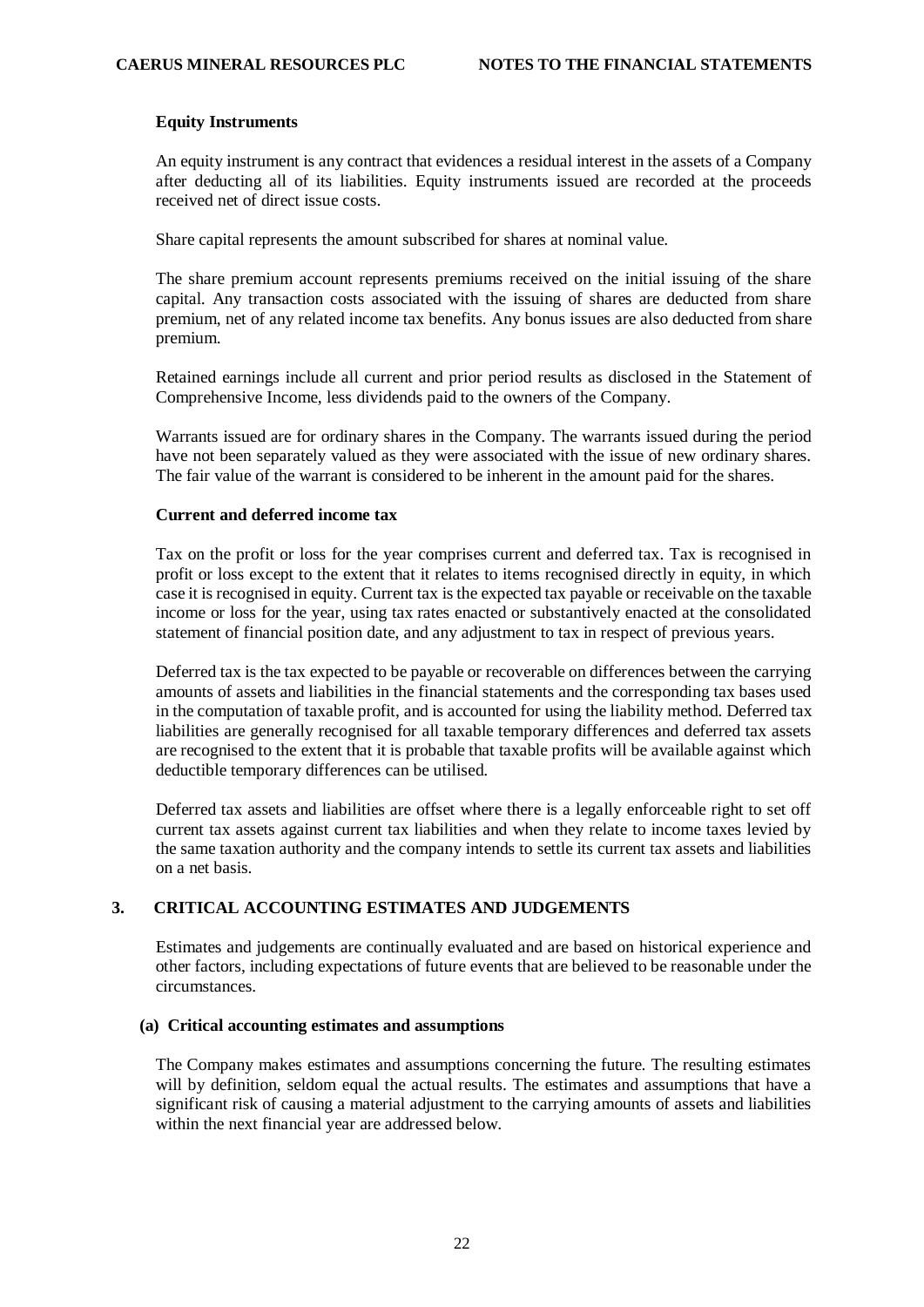#### **Fair value of financial assets – level 3**

The Company reviews the fair value of its loan notes (see note 6) at each Statement of Financial Position date. This requires management to make an estimate of the value of the unquoted Loan Notes in the absence of an active market. See note 2 for detail on the Level 3 valuation process. Management's significant judgement in this regard is that the fair value of the investments is their cost (as permitted by IFRS 13), as a result of a lack of other inputs or evidence to suggest an uplift or impairment of the value.

#### **4. BUSINESS SEGMENTS**

For the purpose of IFRS 8, the Chief Operating Decision Maker "CODM" takes the form of the board of directors. The Directors are of the opinion that the business of the Company comprises a single activity, being the identification and acquisition of target companies or businesses in Europe. As such the financial statements of the segment is the same as that set out in the statement of comprehensive income, the statement of financial position, the statement of changes in equity and the statement of cash flows.

#### **5. RECEIVABLES**

|                          | As at<br><b>30 November</b><br>2019<br>£ | As at<br><b>30 November</b><br>2018<br>£ |
|--------------------------|------------------------------------------|------------------------------------------|
| Other receivables        | $\overline{\phantom{0}}$                 | 9,733                                    |
| <b>Total receivables</b> | ۰                                        | 9,733                                    |

Other receivables in the prior year consists of VAT receivable. This was written off in the current year, as it was not considered recoverable in the forseeable future by the Directors. The Company is not currently registered for VAT.

#### **6. FINANCIAL ASSETS AT FAIR VALUE THROUGH PROFIT AND LOSS**

|                                     | As at<br><b>30 November</b><br>2019<br>£ | As at<br><b>30 November</b><br>2018<br>£ |
|-------------------------------------|------------------------------------------|------------------------------------------|
| Balance brought forward             | 44,478                                   |                                          |
| <b>Additions</b>                    |                                          | 44,607                                   |
| <b>Foreign Currency Revaluation</b> | (1,860)                                  | (129)                                    |
| <b>Balance carried forward</b>      | 42,618                                   | 44,478                                   |

On 23 October 2018, the Company subscribed for Loan Notes totalling €50,000 (£44,607) issued by a private company on an interest free basis. The loan notes are repayable on the sooner of 10 business days from Admission to trading on the Official List of the UK Listing Authority (with a deadline of no later than 30 September 2019), or 23 October 2020. The Company has the right to convert the Loan Notes in to ordinary shares of the loan note issuer at any time prior to the repayment date. No adjustment has been made for the equity conversion element as it is considered to be immaterial.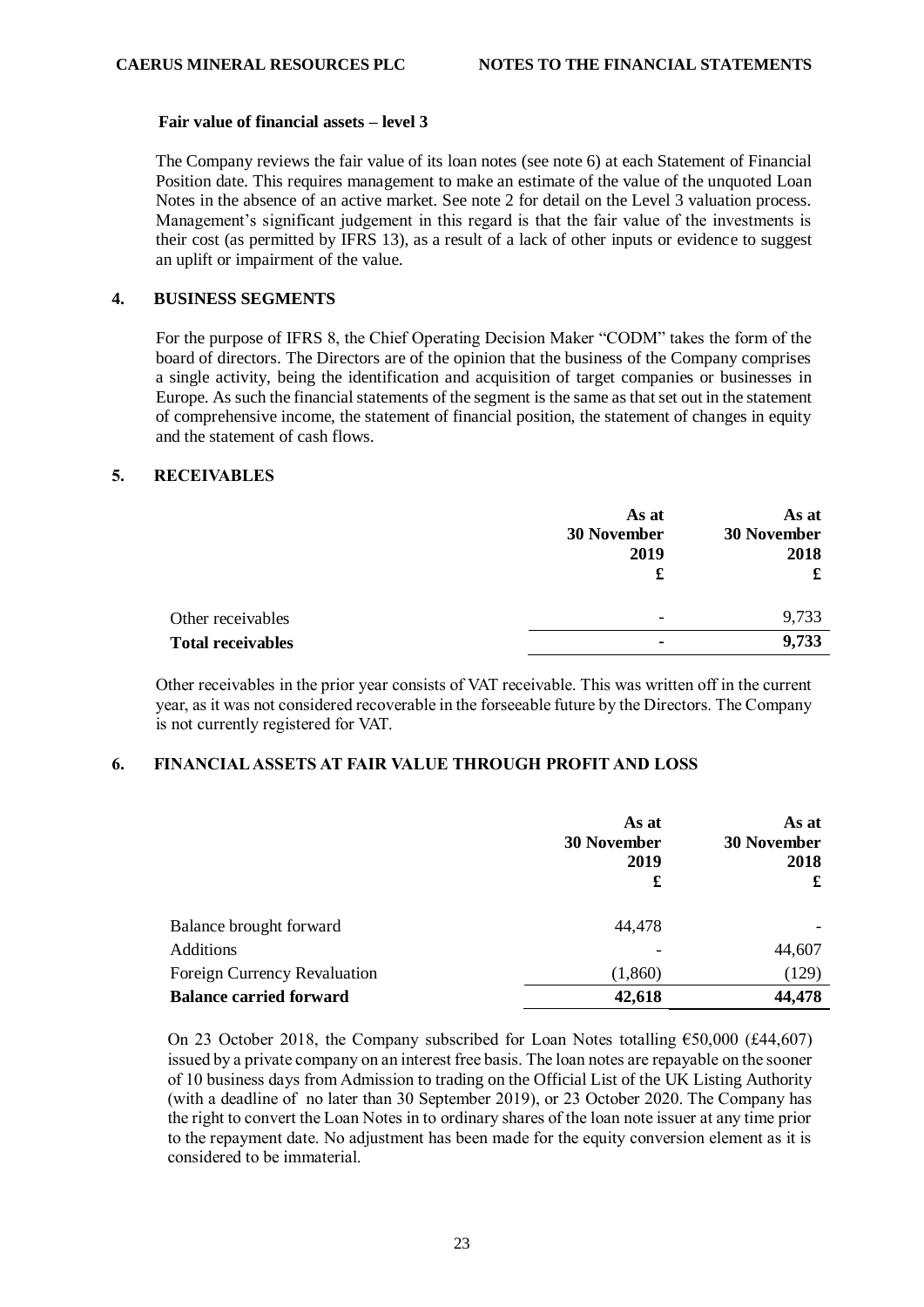### **7. SHARE CAPITALAND SHARE PREMIUM**

|                                            | Number of<br>shares -<br>Ordinary | <b>Share</b><br>Capital | <b>Share</b><br>Premium | <b>Total</b> |
|--------------------------------------------|-----------------------------------|-------------------------|-------------------------|--------------|
|                                            |                                   | £                       | £                       | £            |
| At incorporation                           |                                   |                         |                         |              |
| Issued 25 January 2018                     | 5,500,000                         | 5,500                   | 98,000                  | 103,500      |
| Issued 14 September 2018                   | 2,633,332                         | 2,633                   | 162,367                 | 165,000      |
| Bonus share issue 30 November 2018         | 73,199,997                        | 73,200                  | (73,200)                |              |
| Share consolidation                        | (73, 199, 997)                    |                         |                         |              |
| Issued 30 November 2018                    | 116,667                           | 1,167                   | 7,598                   | 8,765        |
| Capital contribution by the equity holders |                                   |                         | 74,400                  | 74,400       |
| As at 30 November 2018                     | 8,250,000                         | 82,500                  | 269,165                 | 351,665      |
| Issued 18 May 2019                         | 150,000                           | 1,500                   | 13,500                  | 15,000       |
| Issued 29 July 2019                        | 1,000000                          | 10,000                  | 40,000                  | 50,000       |
| As at 30 November 2019                     | 9,400,000                         | 94,000                  | 322,665                 | 416,665      |

On 18 May 2019, the Company issued 150,000 ordinary shares of £0.01 at £0.10 each.

On 29 July 2019, the Company issued 1,000,000 ordinary shares of £0.01 at £0.05 each.

#### **8. WARRANTS**

|                            | Number of<br>warrants | Exercise<br>price £ | Expiry date                        |
|----------------------------|-----------------------|---------------------|------------------------------------|
| At incorporation           |                       |                     |                                    |
| Issued 25 January 2018     | 4,200,000             | 0.05                | 3 years from the date of Admission |
| Issued 25 January 2018     | 3,300,000             | 0.05                | 2 years from the date of Admission |
| Issued 14 September 2018   | 1,333,332             | 0.10                | 2 years from the date of Admission |
| As at 30 November 2018     | 8,833,332             |                     |                                    |
| Reduction 16 February 2019 | (2,100,000)           |                     |                                    |
| Issued 29 July 2019        | 1,000,000             | 0.05                | 2 years from the date of Admission |
| As at 30 November 2019     | 7,733,332             |                     |                                    |

On 16 February 2019 the Company reduced the Founder Warrants by 50%. This reduced the total of Founder Warrants from 4,200,000 to 2,100,000.

On 29 July 2019 the Company issued 1,000,000 Subscription Warrants with an exercise price of £0.05, expiring 2 years from the date that the Company's shares admitted to trading on the Official List of the UK Listing Authority.

No warrants expired or were exercised in the period. The weighted average exercise price of the warrants issued in the year is £0.0586 (£0.0572).

On the 6 June 2020, the Company cancelled 2,333,332 Subscription Warrants issued to Wentworth Limited. This resulted in outstanding Warrants in issue of 5,400,000.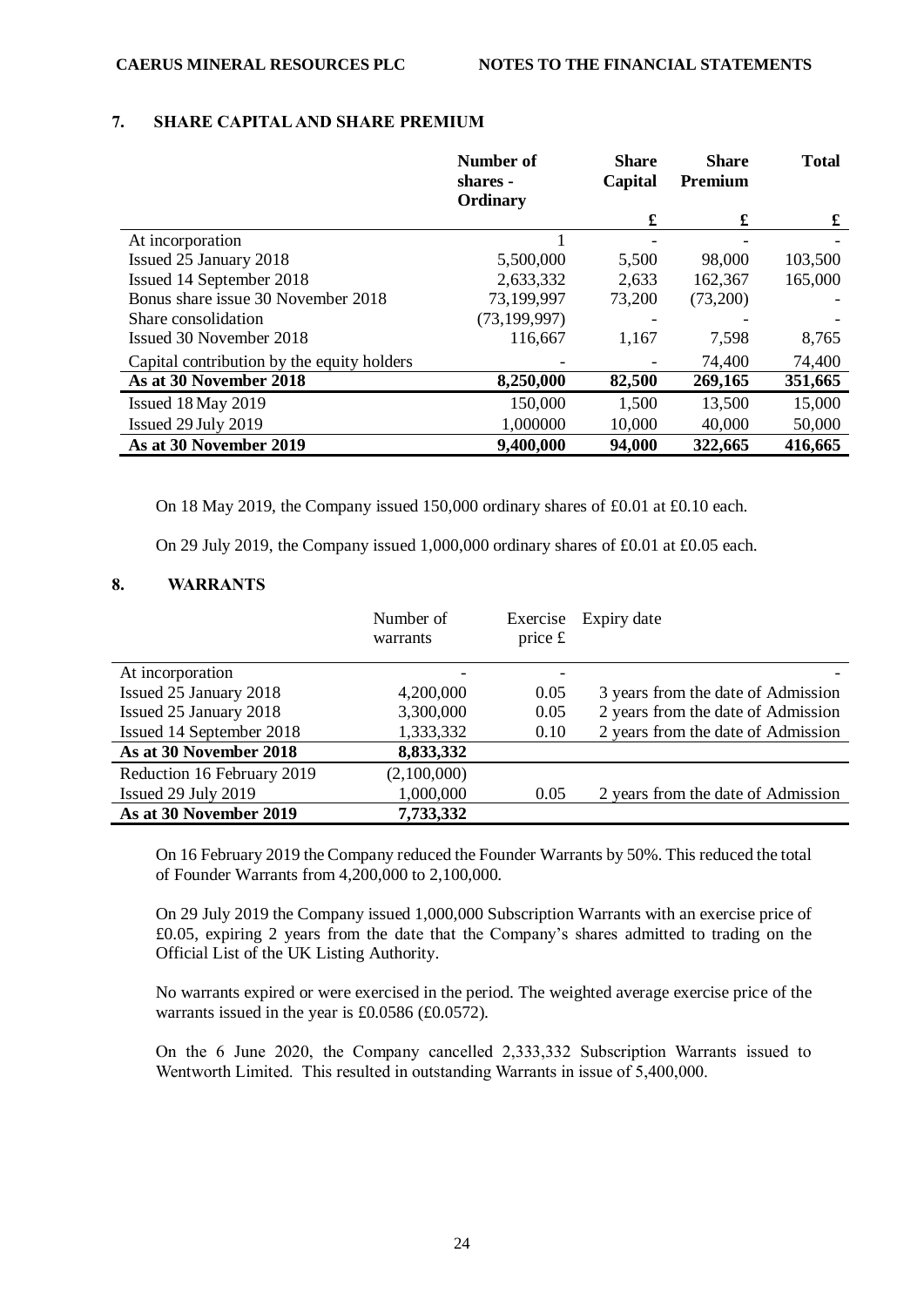# **9. Trade and other payables**

|                                 | As at<br><b>30 November</b><br>2019<br>£ | As at<br><b>30 November</b><br>2018<br>£ |
|---------------------------------|------------------------------------------|------------------------------------------|
| <b>Trade Payables</b>           | 138,829                                  |                                          |
| Directors Loans (note 14)       | 54,173                                   |                                          |
| Accruals                        | 19,200                                   | 11,590                                   |
| <b>Trade and other payables</b> | 212,202                                  | 11,590                                   |

# **10. EXPENSES BY NATURE**

|                                       | Year ended 30<br>November 2019<br>£ | Period ended 30<br>November 2018<br>£ |
|---------------------------------------|-------------------------------------|---------------------------------------|
| Directors' remuneration (see note 11) | 35,000                              | 60,200                                |
| Legal and professional fees           | 349,510                             | 86,881                                |
| Travel                                | 7,197                               | 22,049                                |
| Office Expenditure                    | 4,230                               | 2,973                                 |
| Sundry expenditure                    | 954                                 | 3,484                                 |
| Foreign exchange movements            | (10, 895)                           | 129                                   |
| Regulatory fees                       | 4,045                               | 17,000                                |
|                                       | 390,041                             | 192,716                               |

During the year the Company obtained the following services from the auditor:

|                                                                                  | <b>Year ended 30</b><br>November 2019<br>£ | <b>Period ended 30</b><br>November 2018 |
|----------------------------------------------------------------------------------|--------------------------------------------|-----------------------------------------|
| Fees payable to the Company's auditor in<br>relation to the audit of the Company | 12,000                                     | 10,000                                  |
| Fees payable to the Company's auditor for<br>other assurance services            |                                            | 2,400                                   |
|                                                                                  | 12.000                                     | 12.400                                  |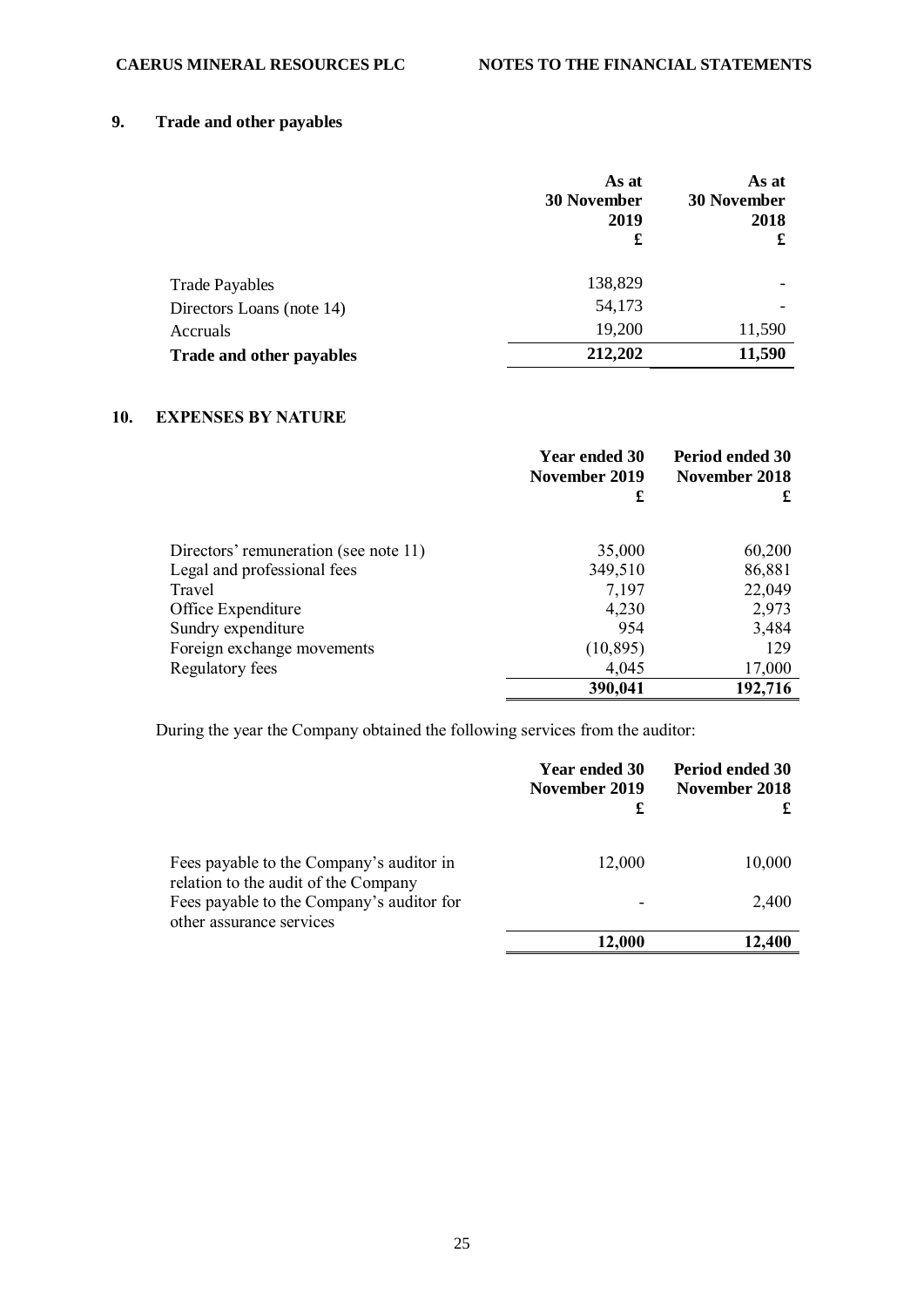#### **11. DIRECTOR'S EMOLUMENTS**

|                         | Year ended 30<br>November 2019 | Period ended 30<br>November 2018 |
|-------------------------|--------------------------------|----------------------------------|
| Director's remuneration | 35,000                         | 60,200                           |

There were no post-employment benefits or other long term benefits paid to directors during the period under review.

The Directors were the key management personnel. There were no other employees of the Company. The average number of employees of the Company for the year was 2 (prior period 3).

## **12. INCOME TAX**

The Company is subject to income tax at a rate of nineteen per cent., as at 30 November 2019.

Tax charged:

|                                                   | As at<br><b>30 November</b><br>2019<br>£ | As at<br><b>30 November</b><br>2018<br>£ |
|---------------------------------------------------|------------------------------------------|------------------------------------------|
| Current taxation                                  |                                          |                                          |
| Deferred taxation                                 |                                          |                                          |
|                                                   |                                          |                                          |
|                                                   | As at                                    | As at                                    |
|                                                   | <b>30 November</b>                       | <b>30 November</b>                       |
|                                                   | 2019                                     | 2018                                     |
|                                                   | £                                        | £                                        |
| Loss before tax                                   | (390, 041)                               | (192,716)                                |
| Corporation tax at 19% (2018: 19%)                | (74, 108)                                | (36,616)                                 |
| Disallowed expenses                               | 24,623                                   | 14,040                                   |
| Losses for which no deferred tax is<br>recognised | 49,485                                   | 22,576                                   |
| Total tax charge                                  |                                          |                                          |
|                                                   |                                          |                                          |

The Company has total tax losses of £379,272 to carry forward against future profits ( 2018: £118,823). No deferred tax asset has been recognised on the grounds of uncertainty as to when profits will be generated against which to relieve said amount**.**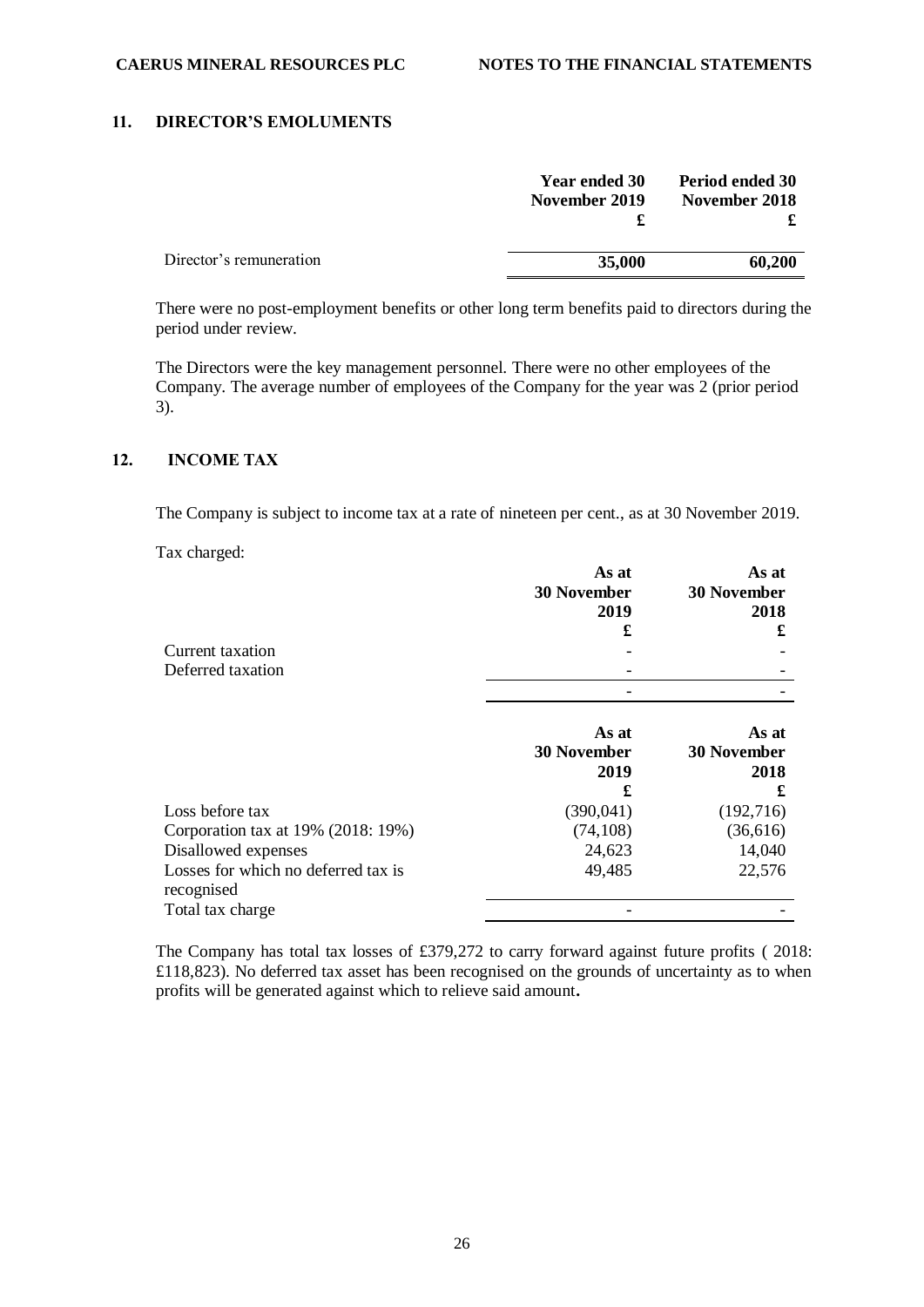#### **13. EARNINGS PER SHARE**

The calculation for earnings per Ordinary Share (basic and diluted) is based on the profit after income tax attributable to equity Shareholder for the year and is as follows:

|                                                         | As at<br><b>30 November</b><br>2019 | As at<br><b>30 November</b><br>2018 |
|---------------------------------------------------------|-------------------------------------|-------------------------------------|
| Loss attributable to equity Shareholders $(\texttt{f})$ | (390, 041)                          | (192,716)                           |
| Weighted average number of Ordinary shares              | 8,670,274                           | 482,809                             |
| Loss per Ordinary share $(f)$                           | (0.04)                              | (0.40)                              |

Earnings and diluted earnings per Ordinary share are calculated using the weighted average number of Ordinary shares in issue during the period. There were no dilutive potential Ordinary shares outstanding during the period.

#### **14. RELATED PARTY TRANSACTIONS**

The only related party transactions in the year were the remuneration to Directors as disclosed in note 11 above and the following loans made to the Company by the Directors. These loans are interest free with no fixed repayment terms.

|                              | As at<br><b>30 November</b><br>2019<br>£ | As at<br><b>30 November</b><br>2018<br>£ |
|------------------------------|------------------------------------------|------------------------------------------|
| Loans from Martyn Churchouse | 1,000                                    |                                          |
| Loans from Michael Johnson   | 53,173                                   |                                          |

#### **15. COMMITMENTS**

The Company had not entered into any material capital commitments as at 30 November 2019.

On 23 October 2018 the Company signed a sale and purchase agreement to purchase their entire share of New Cyprus Copper PA Limited for consideration of £1,000,000, (£150,000 in cash with the remainder in shares). This acquistion was completed on the 29<sup>th</sup> September 2020.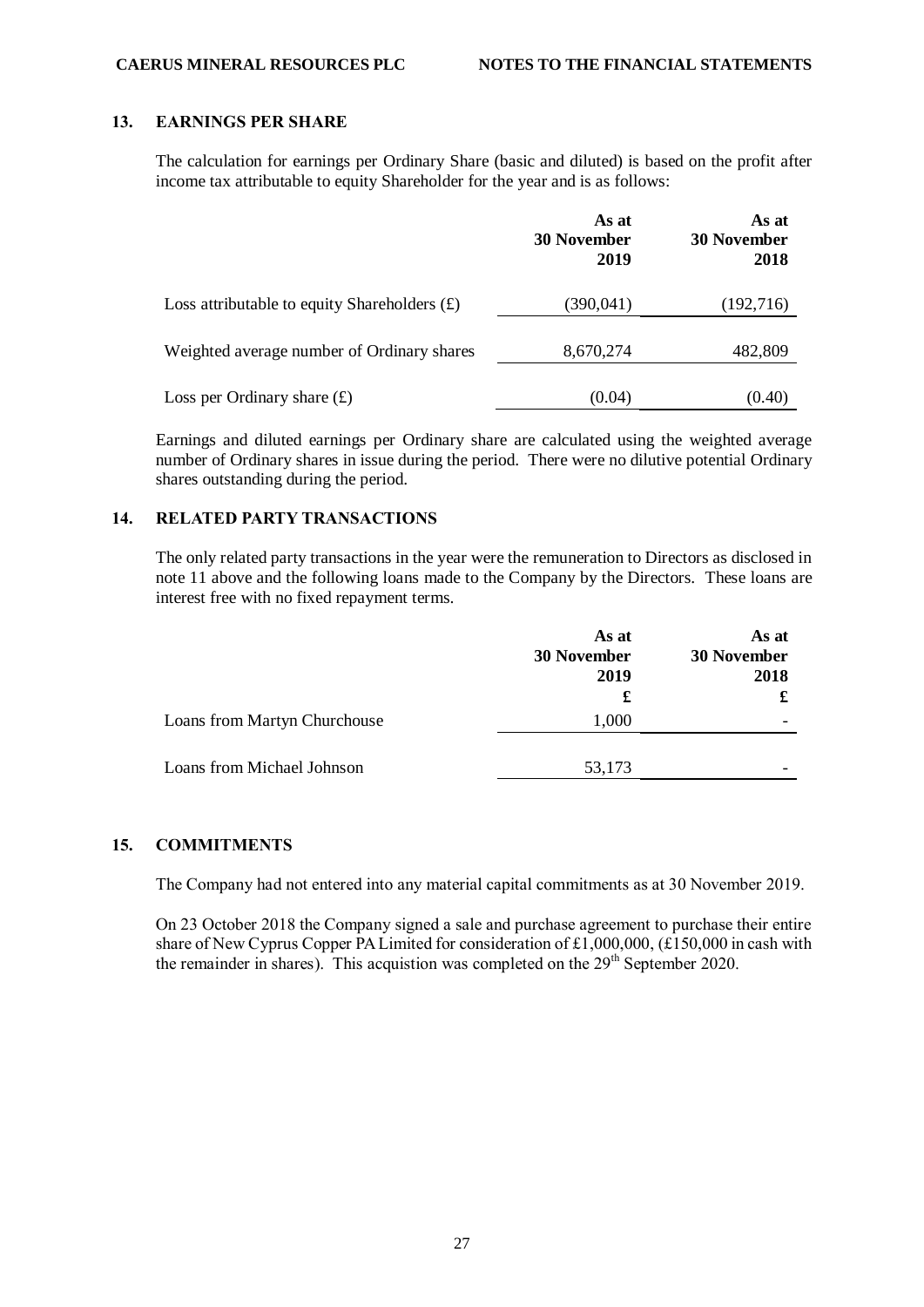#### **16. FINANCIAL INSTRUMENTS – RISK MANAGEMENT**

The Company is exposed through its operations to credit risk and liquidity risk. In common with all other businesses, the Company is exposed to risks that arise from its use of financial instruments. This note describes the Company's objectives, policies and processes for managing those risks and the methods used to measure them. Further quantitative information in respect of these risks is presented throughout this financial statements.

#### **Financial instruments**

The financial instruments used by the Company, from which financial instrument risk arises, are cash and cash equivalents of £3,492, loans receivable of £42,618 and other payables of £212,202.

The risk associated with the cash and cash equivalents is that the Company's bank will enter financial distress and be unable to repay the Company its cash on deposit. To mitigate this risk, cash and cash equivalents are only lodged with independent financial institutions designated with minimum rating "A".

The risk associated with the other payables is that the Company will not have sufficient funds to settle the liability when it falls due.

#### **General objectives, policies and processes**

The Directors have overall responsibility for the determination of the Company's risk management objectives and policies. Further details regarding these policies are set out below:

#### **Credit risk**

The Company's credit risk arises from cash and cash equivalents with banks and financial institutions. For banks and financial institutions, only independently rated parties with minimum rating "A" are accepted.

#### **Liquidity risk**

Liquidity risk arises from the Directors' management of working capital. It is the risk that the Company will encounter difficulty in meeting its financial obligations as they fall due.

Funding, sufficient to maintain the Company and its exploration programme for a period of not less than 18 months will come from an Initial Public Offering with a target fundraise of minimum  $£1,125,000$  to be completed by the Company simultaneously with admission to a recognised stock exchange. In addition to this funding, the Company has also secured the financial backing of a cornerstone investor, EV Metals Group plc (EVM), a company focussed on the production of high purity chemicals containing nickel, cobalt, manganese and other metals (including copper) required for rechargeable batteries for electric vehicles and energy storage facilities in high growth markets. As the cornerstone investor, EVM has committed to an investment of not less than £1,000,000.

#### **17. CAPITAL RISK MANAGEMENT**

The Directors' objectives when managing capital are to safeguard the Company's ability to continue as a going concern in order to provide returns for Shareholders and benefits for other stakeholders and to maintain an optimal capital structure to reduce the cost of capital. At the date of these financial statements, the Company had been financed from equity. In the future, the capital structure of the Company is expected to consist of borrowings and equity attributable to equity holders of the Company, comprising issued share capital and reserves.